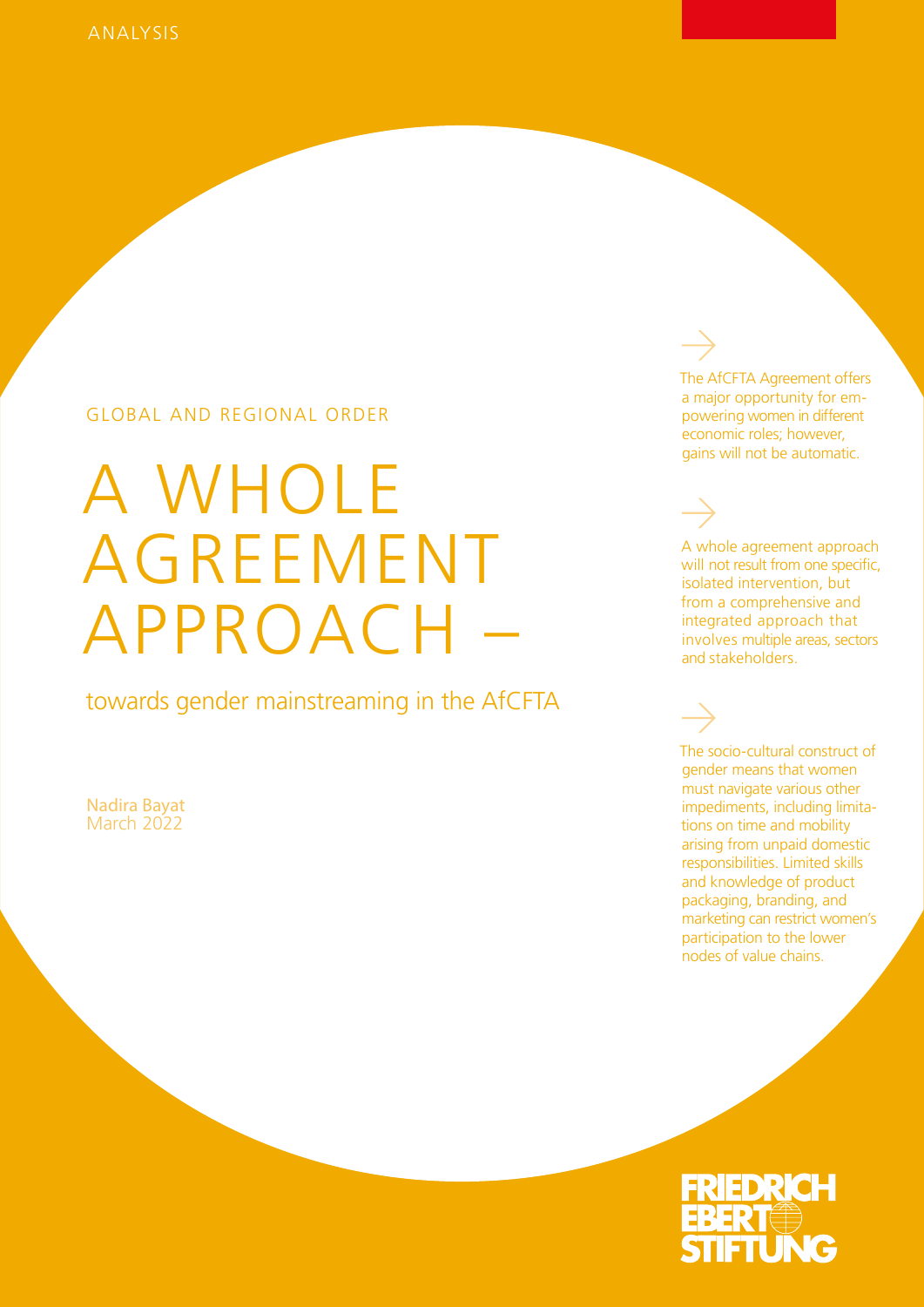## A WHOLE AGREEMENT APPROACH – towards gender mainstreaming in the AfCFTA

The AfCFTA will not deliver on the anticipated benefits of inclusive socioeconomic growth and sustainable development if women are left behind. To ensure fair and more beneficial outcomes for all, the AfCFTA Agreement must be designed and implemented in the most inclusive way possible. Prioritizing a whole agreement approach to mainstreaming gender in the AfCFTA can help operationalize gender equality considerations and drive women's economic empowerment for the realization of inclusive AfCFTA implementation.

Gender-responsive AfCFTA policy reforms, complementary measures, and other targeted interventions will need to address legal, social and cultural barriers to full gender equality. AfCFTA State Parties should create an enabling legal, regulatory, and institutional environment by enacting, strengthening, and enforcing laws and regulatory frameworks that ensure equality and prohibit discrimination against women, while ensuring that harmful sociocultural norms are addressed.

All Africans have a stake in empowering women in the AfCFTA. Prioritizing a whole agreement approach to mainstreaming gender in the AfCFTA drives women's economic empowerment and accelerates progress toward inclusive AfCFTA implementation, as an imperative for more resilient, just and equitable African economies of the future.

Further information on the topic can be found here: https://geneva.fes.de/topics/trade-and-development

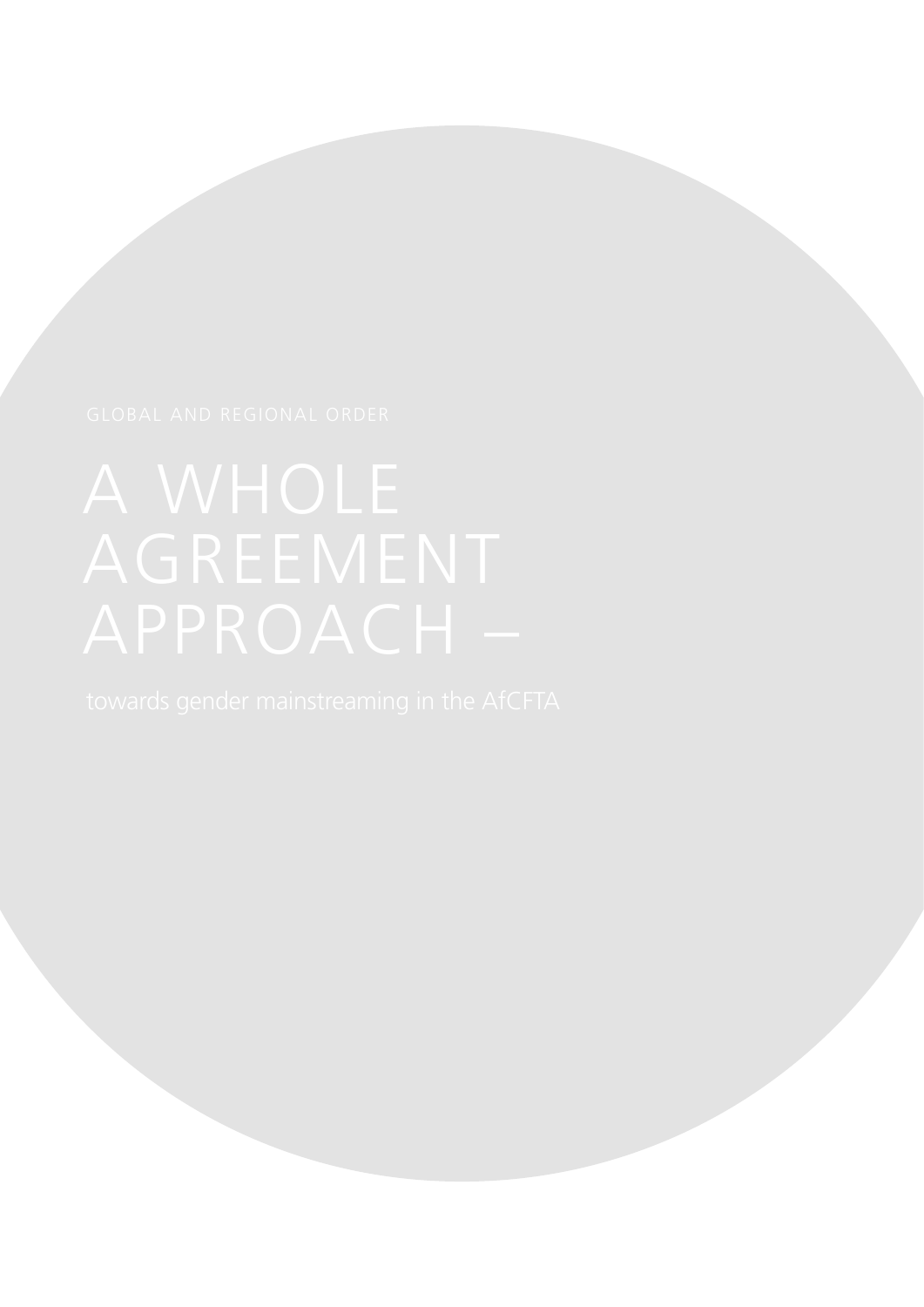# **Contents**

| 1 <sub>1</sub>                               | <b>INTRODUCTION</b>                                                                                      | 3                                    |
|----------------------------------------------|----------------------------------------------------------------------------------------------------------|--------------------------------------|
| 2                                            | <b>TOWARDS A WHOLE AGREEMENT APPROACH TO</b><br><b>GENDER MAINSTREAMING IN THE AFCFTA</b>                | 6                                    |
| 2.1<br>2.1.1<br>2.1.2<br>2.1.3<br>2.2<br>2.3 | Mainstreaming gender in AfCFTA Phase I issues:<br>Gender mainstreaming in AfCFTA Phase II negotiations   | 7<br>$\overline{7}$<br>9<br>12<br>14 |
| 3.                                           | <b>TOWARDS THE DESIGN OF GENDER-RESPONSIVE AFCFTA</b><br>POLICY REFORMS AND COMPLEMENTARY MEASURES       | 16                                   |
| 4.                                           | <b>RECOMMENDATIONS FOR A WHOLE AGREEMENT</b><br>APPROACH TO GENDER MAINSTREAMING IN THE<br><b>AfCFTA</b> | 18                                   |
|                                              |                                                                                                          | 20<br>23                             |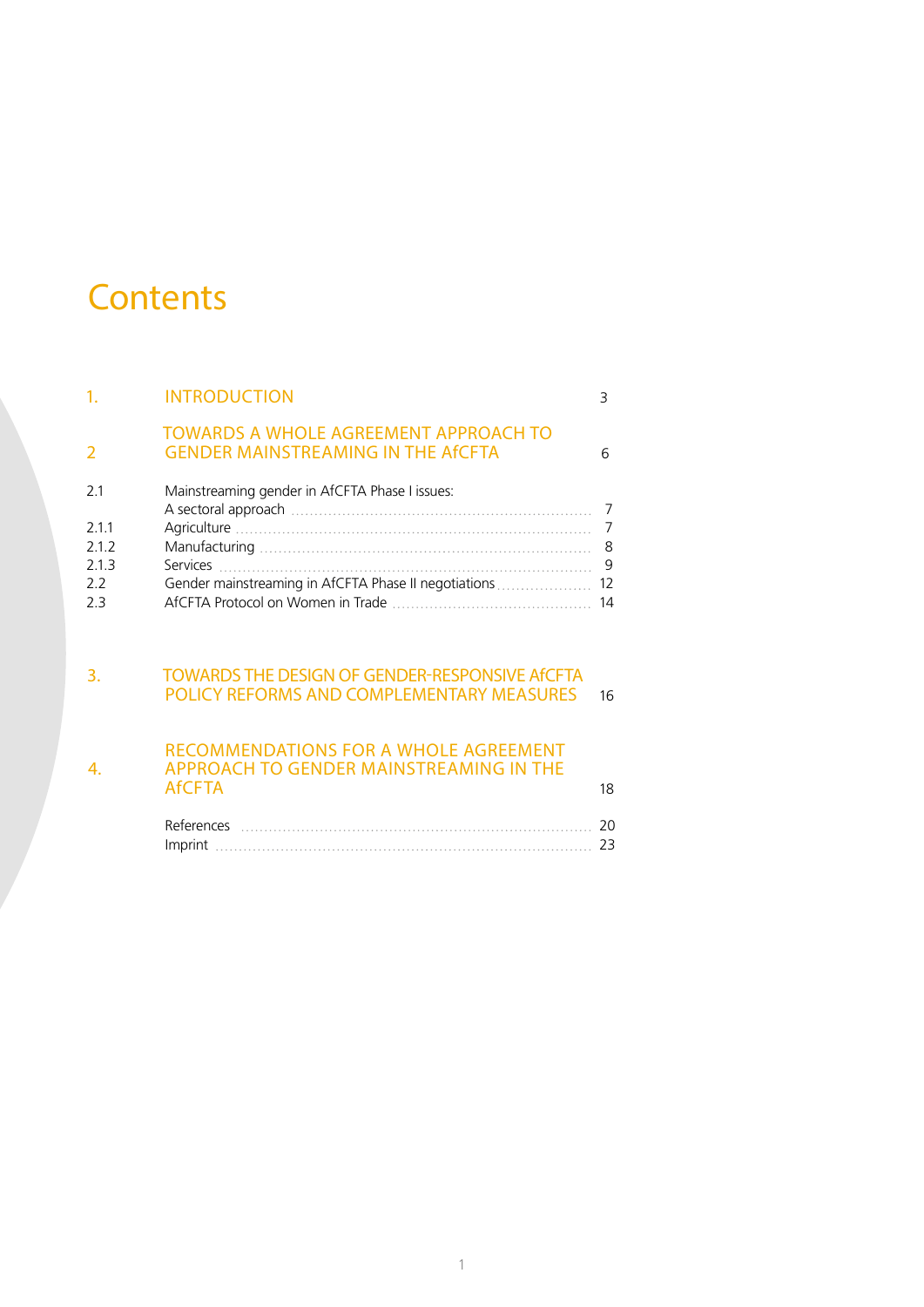# INTRODUCTION1

1

The signing of the Agreement establishing the African Continental Free Trade Area (AfCFTA) by 44 African Union (AU) Member States on 21 March 2018, marked a historic milestone in Africa's economic integration agenda.<sup>2</sup> The AfCFTA Agreement entered into force on 30 May 2019 after reaching the required threshold of 22 ratifications, and on 1 January 2021, trading officially began under the Agreement.<sup>3</sup> This milestone was reached in the midst of a pandemic that has exacted a heavy toll on African economies, reversing many of the hard-won gains of the past decade in poverty eradication, food security, and gender equality that lie at the heart of inclusive socioeconomic development. The AfCFTA aims to create a liberalized single market for goods and services, and lays the foundation for the establishment of a continental customs union. Once fully implemented, the AfCFTA has the potential to connect 1.3 billion people across 55 countries with an estimated combined gross domestic product (GDP) valued at 2.5 trillion US dollars (UNECA-AUC, 2018). A single market created under the AfCFTA Agreement is expected to bring considerable benefits to Africa. These will notably be brought by the substantial expansion of intra-African trade and increased investment, which should lead to export diversification, productivity gains, greater value addition, improved jobs, and higher incomes (ACET, 2021). At the same time, regional value chains that are important for driving women's and youth empowerment, as well as Africa's overall competitiveness, are anticipated to grow exponentially under the AfCFTA.

Expansive in scope, the AfCFTA Agreement covers both traditional and new trade policy areas. It is being built and

implemented through various phases of negotiations. Phase I of the negotiations established the Protocols on Trade in Goods, Trade in Services, and Rules and Procedures on the Settlement of Disputes, with corresponding annexes and appendices on rules of origin, customs cooperation, trade facilitation, nontariff barriers, technical barriers to trade, sanitary and phytosanitary measures, transit and trade remedies. Phase I of the implementation of the AfCFTA Agreement seeks to liberalize trade in goods and services. For trade in goods, the Protocol sets out a path for the progressive elimination of tariffs on intra-African trade, while allowing different liberalization schedules for least developed countries. In terms of the AfCFTA Protocol on Trade in Services, each State Party must provide a schedule of specific commitments in five sectors that were prioritized for liberalization in Phase I, to include: financial services, transport, communications, business/professional services, and tourism. At the 8th Meeting of the AfCFTA Council of Ministers Responsible for Trade, that was convened in Accra, Ghana from 28-29 January 2022, the Council of Ministers agreed that trading under the AfCFTA regime should proceed on the basis of agreed rules of origin that cover 87.7 per cent of total tariff lines.<sup>4</sup>

Preparatory work for negotiations on Phase II Protocols to the AfCFTA Agreement on Intellectual Property Rights, Competition Policy, Investment and Digital Trade commenced in 2021 and will continue in earnest in 2022. At the Thirteenth Extraordinary Session on the AfCFTA on December 5, 2020, the Assembly of the African Union (AU) committed to make the operation of the AfCFTA more inclusive, including through interventions that support young Africans, women, and small and medium-sized enterprises (AU Decl.1. 2020). To advance this objective, the AfCFTA Secretariat commenced work to support negotiations on an AfCFTA Protocol on Women in Trade, that will also form part of AfCFTA Phase II negotiations.

Nadira has worked extensively on the gender dimension of the AfCFTA, both as Gender and Trade Expert with the United Nations Economic Commission for Africa (UNECA), where she led the approach to gender mainstreaming in AFCFTA National Strategies, and with UN Women. The author would like to thank Yvonne Bartmann, Senior Program Officer, Trade and Development from the Friedrich-Ebert-Stiftung (FES) Geneva office for her valuable contribution to this Policy Brief and long-standing collaboration on gender and AfCFTA-related work.

As at 14 February, 2022, 54 of the 55 Member States of the African Union had signed the AfCFTA Agreement, with the exception of Eritrea, while 41 countries had deposited their instruments of ratification by this date, https://www.tralac.org/documents/resources/infographics/2605-status-of-afcfta-ratification/file.html.

The consolidated text of the AfCFTA Agreement is available at: https://au.int/sites/default/files/treaties/36437-treaty-consolidated\_ text\_on\_cfta\_-\_en.pdf.

<sup>4</sup> The Council of Ministers further noted that negotiations for trade in services are at advanced stage of competition, with 46 Member States having submitted their schedules of specific commitments. The deadline for the completion of negotiations for trade in services was set for 30 June 2022. See: AfCFTA Secretariat Statement on 29 January 2022; available at: https://twitter.com/AfCFTA/ status/1487806904881582085/photo/1.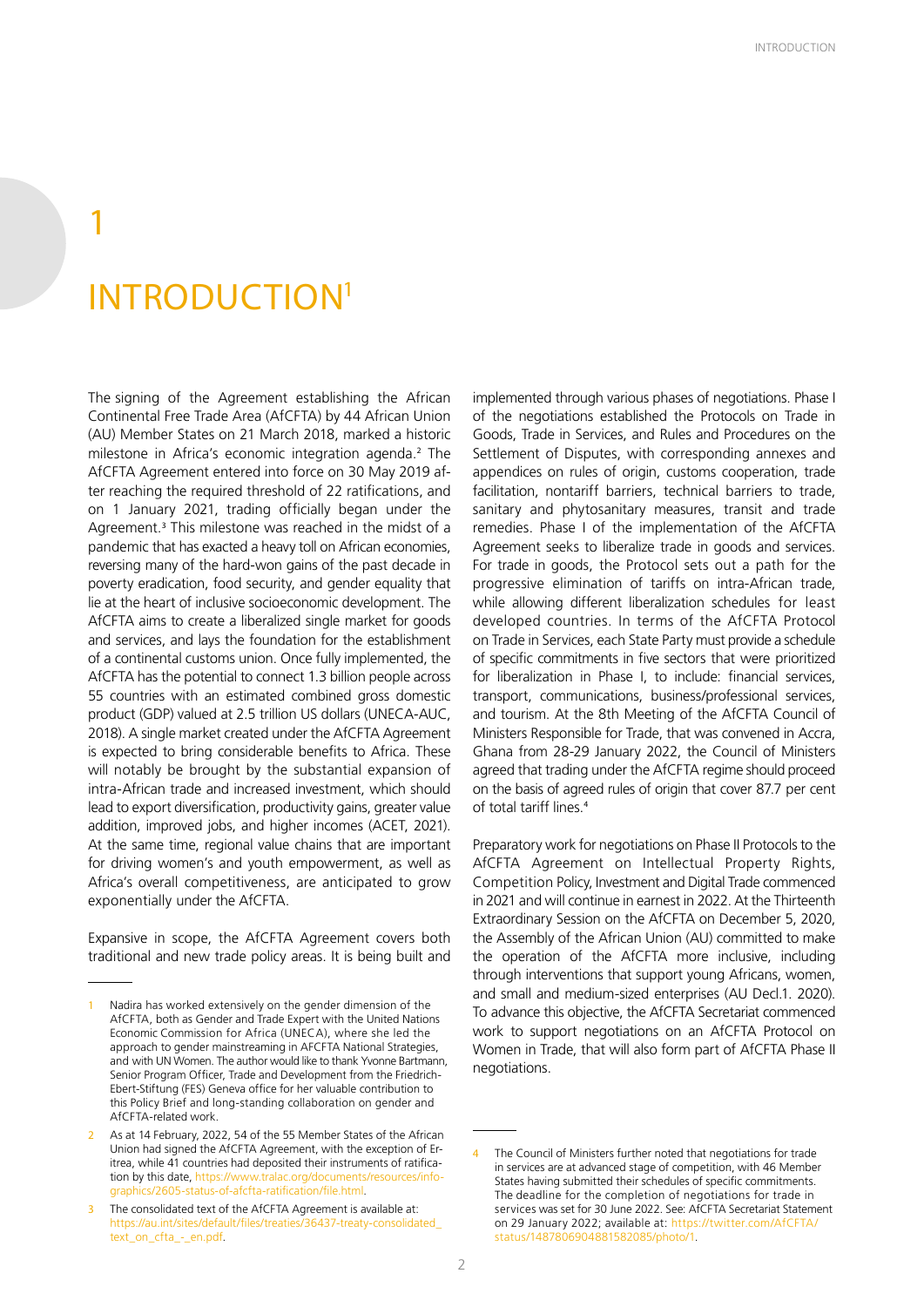While negotiated at the continental level, implementation of the AfCFTA Agreement will take place at the national level. As AfCFTA State Parties turn to the hard work of implementing the Agreement, there is a need to ensure that inclusivity is placed at the core of implementation. A separate AfCFTA Protocol on Women in Trade holds considerable promise for advancing women's empowerment in the AfCFTA; but it is by no means the only tool for making the AfCFTA more inclusive. A whole agreement approach to mainstreaming gender in the AfCFTA<sup>5</sup> will be required to operationalize gender equality considerations and drive women's economic empowerment for the realization of inclusive AfCFTA implementation. Prioritizing a whole agreement approach, as part of the COVID-19 response and recovery, marks a decisive step toward achieving inclusive socioeconomic development, as one of the general objectives of the AfCFTA Agreement.

<sup>5</sup> Agreement for the purposes of this Brief refers to the Agreement Establishing the African Continental Free Trade Area (AfCFTA). In accordance with Article 8 of the AfCFTA Agreement, the Protocols on Trade in Goods, Trade in Services, Investment, Intellectual Property Rights, Competition Policy, Rules and Procedures on the Settlement of Disputes and their associated Annexes and Appendices shall, upon adoption, form an integral part of the AfCFTA Agreement.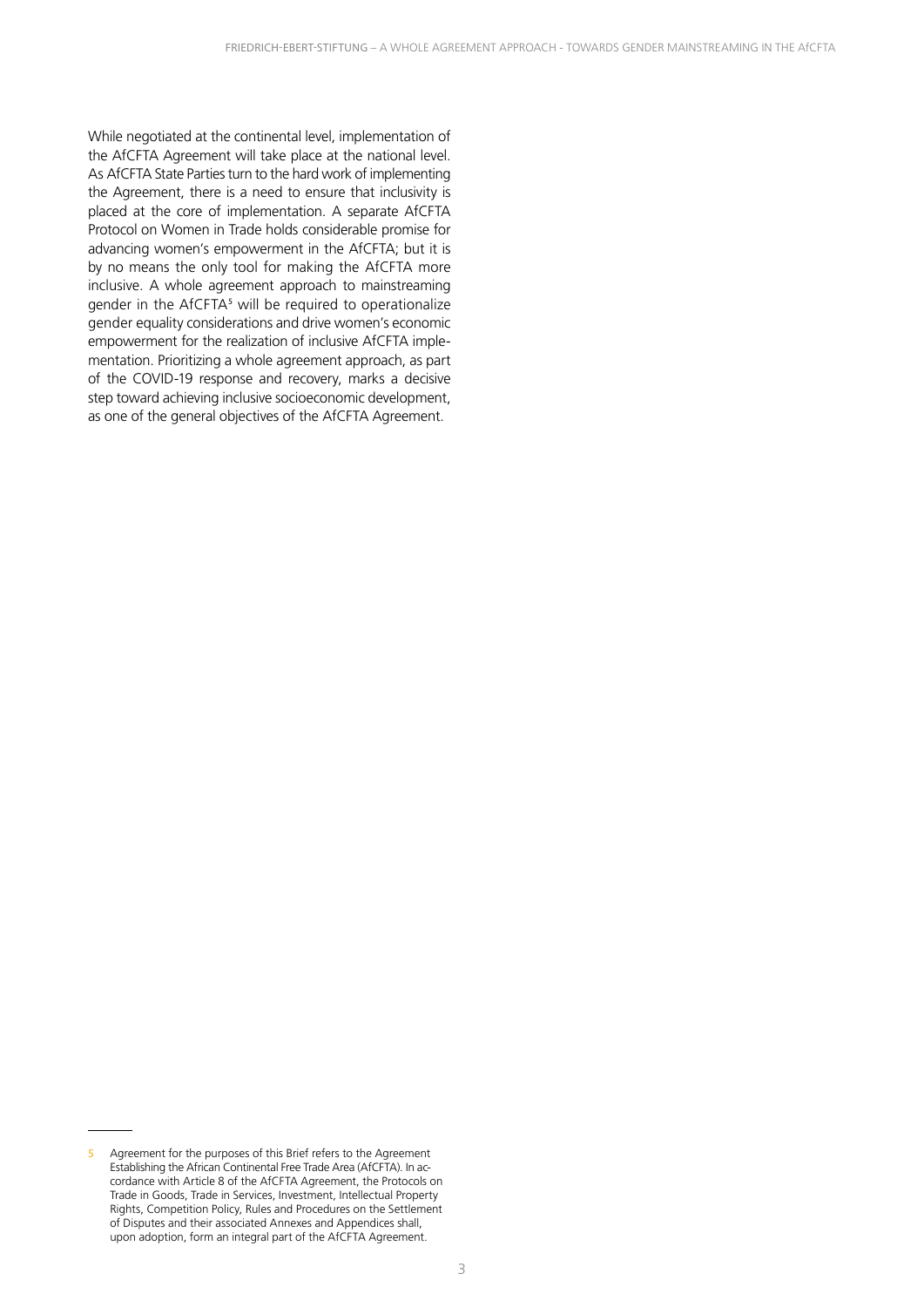## $\overline{\phantom{a}}$

## TOWARDS A WHOLE AGREEMENT APPROACH TO GENDER MAINSTREAMING IN THE AfCFTA

A whole agreement approach to gender mainstreaming in the AfCFTA can support more inclusive outcomes. However, this approach cannot be achieved without empowering women, who constitute more than 50 per cent of Africa's combined population. Women play various roles in parallel in African economies, including as wage workers, producers, entrepreneurs (women-owned business/formal and informal), small-scale cross-border traders, unpaid workers, care givers, and consumers.<sup>6</sup> They play an important role in trade, either through formal trade or through informal and small-scale activities, and are also impacted by trade in their different economic roles. In Africa, informal employment is a greater source of employment for women (89.7 per cent) than for men (82.7 per cent) (ILO, 2018). Although agriculture remains a critical source of employment and income for women in Africa – particularly in the rural areas of many countries women are also actively engaged in manufacturing (textiles and wearing apparel) and services (tourism and business). Women dominate Africa's informal and small-scale cross-border trade landscape, while entrepreneurship remains a vital source of female employment, with the majority of micro or small women-owned enterprises being involved in small-scale manufacture and services trade.

Faced with various structural barriers, including discriminatory laws and policies, gender stereotypes, and harmful social norms, as well as prevailing gender inequalities in labor participation, health, education, and political representation, women in Africa remain disproportionately represented among those left behind. At the same time, women are a powerful force for growth and job creation, as evidenced in a 2019 study by McKinsey Global Institute, which estimates that Africa could add 316 billion US dollars or ten per cent to its GDP by 2025 if all countries matched the progress toward gender equality of their best-performing neighbor.

A single continent-wide market for goods and services can help shape the overall economic environment for the establishment of women's rights. By providing opportunities for increasing women's wages and closing the gender wage gap,<sup>7</sup> and through the creation of better jobs in trade, the AfCFTA plays a key role in fostering women's economic empowerment. Women are disproportionately employed in economic sectors that are expected to gain new trade opportunities through the AfCFTA. This includes agriculture, manufacturing – textile and wearing apparel – and services, or through small and medium-sized enterprises (SMEs) - both formal and informal. An empirical assessment conducted by the African Trade Policy Centre (ATPC) of the United Nations Economic Commission for Africa (UNECA) shows that the AfCFTA will help African countries to industrialize and diversify away from energy and mining, which are resource extractive and tend to have low value-added content, toward the expansion of trade in agri-food, services, and industry. At the subsectoral level, the most notable increases in intra-African trade in goods are expected in wood and paper, chemicals, rubber, plastic and pharmaceutical products, vehicles and transport equipment, metals and other manufactured products (for industry), as well as cereals and crops, milk and dairy products, sugar and processed food (for agriculture and food). Tourism and transport are expected to expand significantly for trade in services, with digitalization singled out for its potential to increase intra-African trade gains in services sectors.<sup>8</sup>

Research on the complex relationship between gender and trade demonstrates that women and men are affected by trade policies and trade liberalization in distinct ways (UNCTAD, 2008, 2016). In fact, trade and trade liberalization (as well as the international rules relating to trade) can have more adverse impacts on women than on men, such as when export-oriented agriculture displaces subsistence farming, on which women depend more than men (Dommen, 2021). Similarly, it is important to recognize the differential impact that AfCFTA market liberalization will have on men and women, taking into account characteristics such as education, experience, and role in the economy. Gains in economic empowerment for women will not be automatic and the overall process will see winners as well as losers. AfCFTA

<sup>6</sup> UNCTAD (2014) literature on gender and trade tends to refer to women in the economy as workers and producers, traders, consumers (and users of public services), and taxpayers.

<sup>7</sup> See analysis from the World Bank (2020) study on the economic and

distributional effects of the AfCFTA, which estimates that the AfCFTA could contribute to closing the gender wage gap; thanks to larger increases in wages for women (10.5 per cent) than for men (9.9 per cent) in 2035.

<sup>8</sup> ATPC-UNECA, Takeaways from the expected impact of AfCFTA's implementation; available at: https://www.uneca.org/sites/default/ files/keymessageanddocuments/en\_afcfta-infographics-11.pdf.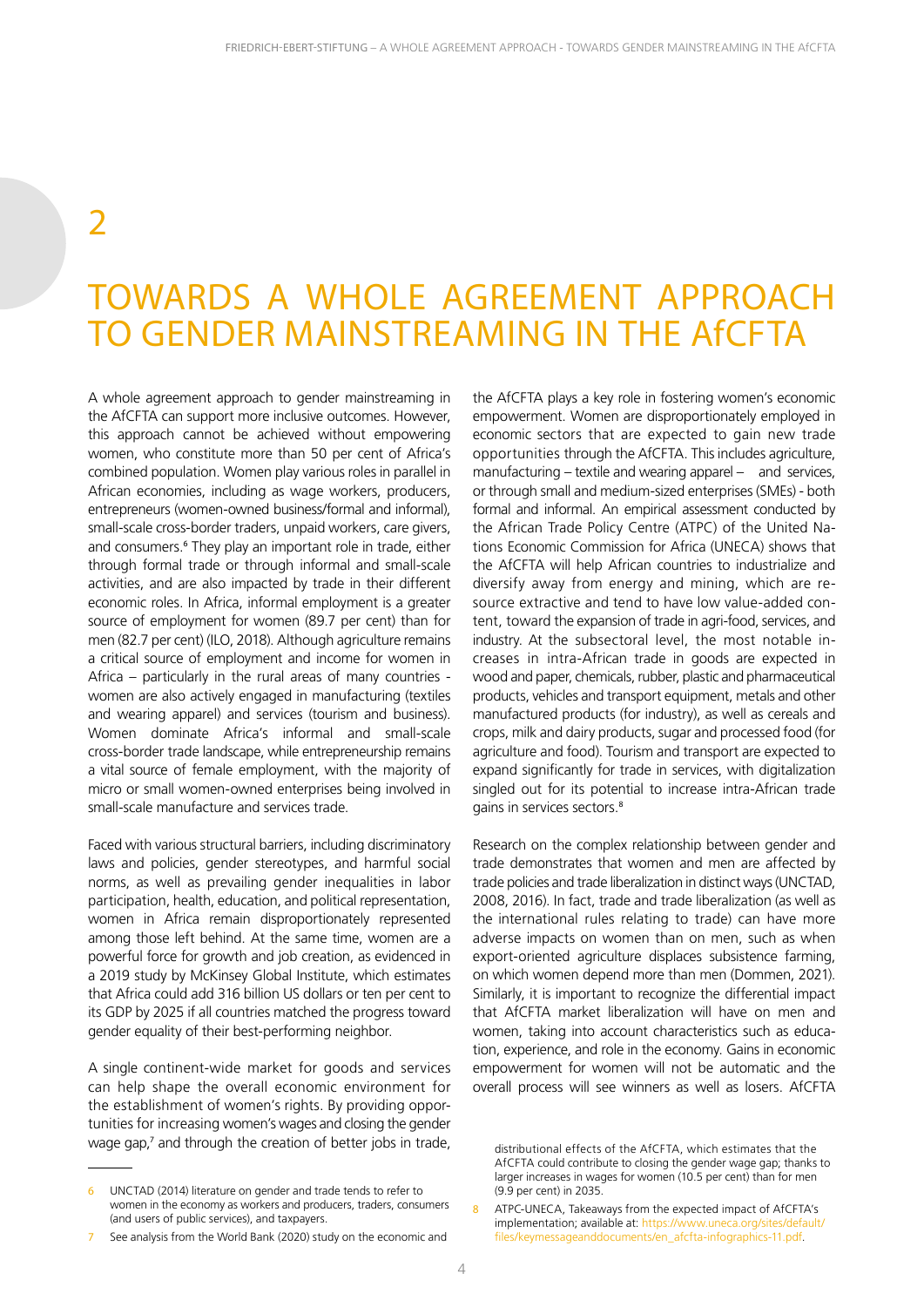market liberalization could create better jobs, but it could also pose additional risks, including through the potential disruption of markets in which women operate and the resulting changes in the sectoral composition of economic activity.

Women face a range of structural barriers and inequalities as well as societal, educational, and business-related constraints that undermine their economic activities in general, and Africa's trade potential, in particular. This aspect has become profoundly important in the context of COVID-19, which has exacerbated existing vulnerabilities and gender disparities, especially for women in African least developed countries.<sup>9</sup> Structural inequalities and prevailing disparities not only place women at a considerable disadvantage, but will impede their ability to seize new opportunities created through continental trade integration. A whole agreement approach to mainstreaming gender in the AfCFTA is therefore essential for operationalizing gender equality considerations and driving women's economic empowerment and well-being. This will ultimately accelerate progress towards the goal of inclusiveness in AfCFTA implementation.

#### 2.1. MAINSTREAMING GENDER IN AfCFTA PHASE I ISSUES: A SECTORAL APPROACH

A whole agreement approach may be best achieved by mainstreaming gender across all the AfCFTA protocols and their associated annexes and appendices that form an integral part of the AfCFTA Agreement. In the context of Phase I implementation of the AfCFTA Agreement on Trade in Goods and Trade in Services, this requires a comprehensive understanding at the national level of the strategic sectors in which women work, trade, and own businesses. It will be important to identify the structural barriers to women's economic empowerment and inequalities that impact women in their multiple economic roles, including when accessing markets and engaging in export trade in goods and services. This section will consider the opportunities for as well as the challenges to women's economic empowerment in the sectors affected most by trade in goods, including agriculture and manufacturing, as well as trade in services. It will also expand on the challenges and opportunities in the AfCFTA for women-owned and women-led businesses — both informal and formal — and for small-scale cross-border traders. As part of the subsection on promoting women's economic empowerment in inclusive AfCFTA implementation, particular attention will be paid to the complementary policies and measures required for operationalizing gender equality and driving women's economic empowerment for a more inclusive **AfCFTA** 

#### 2.1.1. AGRICULTURE

Around 60 per cent of Africa's population live in rural areas, with agriculture driving economic and employment growth and serving as the basis for food security. In most subregions,

more women are employed in agriculture than men, with the exception of West Africa (FAO-AU, 2020). Women are typically, though not exclusively, engaged in subsistence agriculture. They engage in different roles, including in production, processing, and distribution, as well at various nodes of agricultural value chains (FAO, 2022). Research conducted by the United Nations Conference on Trade and Development (UNCTAD) points out that women producers can benefit from agricultural trade liberalization if they have the capacity to participate in export sectors, but they may also be disadvantaged if they produce in import-competing sectors (UNCTAD, 2019). The AfCFTA could promote women's economic empowerment in agriculture in several ways. In providing women producers and entrepreneurs with better access to continental food markets, the AfCFTA directly supports increased agricultural productivity in a sector dominated by women. Women small-scale producers and exporters could benefit from opportunities to participate in regional agricultural value chains as well as in crops with higher returns or with forward linkages to value-added sectors. Regional value chain development in soya, for example, has been identified as an opportunity for women smallholder farmers, who carry out a large part of the production of soya.<sup>10</sup> Women can also benefit from value-added agro-processing activities and linkages with higher-value domestic and export markets. This might be directly, as producers, by supplying raw agricultural products, or indirectly, through employment opportunities (UNDP-AfCFTA Secretariat, 2021; UNECA-FES-OHCHR, 2017).

Notwithstanding the opportunities, agricultural trade liberalization is accompanied by potential risks. In this regard, analysis conducted by Women Watch (2011) points out that trade liberalization has often had the effect of increasing the production of export (cash) crops, while at the same time increasing imports of food crops that compete with and reduce the price of locally produced crops. These realities will need to be considered in the context of the AfCFTA, as the shift to export cash crop production could favor commercially oriented male farmers over small-scale subsistence women farmers. Increased competition brought about by AfCFTA market liberalization could further reduce the domestic price of subsistence crops, with direct implications for women's empowerment in agriculture. Alongside these potential risks, it is important to consider other constraints limiting the full potential of export-led growth for women farmers, with negative implications for women's overall agricultural productivity.

As small-scale producers in most regions, women face various gender gaps in access to finance, market information, technology, agricultural inputs and extension services. Moreover, women often experience discriminatory access,

<sup>9</sup> For a more detailed overview of the gendered effects of COVID-19 on African least developed countries (LDCs), see Gondwe and Mpagalille (2022).

<sup>10</sup> For a comprehensive overview of the value chains that present increased opportunities for women and youth, see AfCFTA Secretariat-UNDP (2021). AfCFTA Futures Report – Which Value Chains for a Made in Africa Revolution?; available at: https://www.africa.undp. org/content/rba/en/home/presscenter/pressreleases/2021/afcfta-secretariat-and-undp-release-futures-report-tackling-valu.html.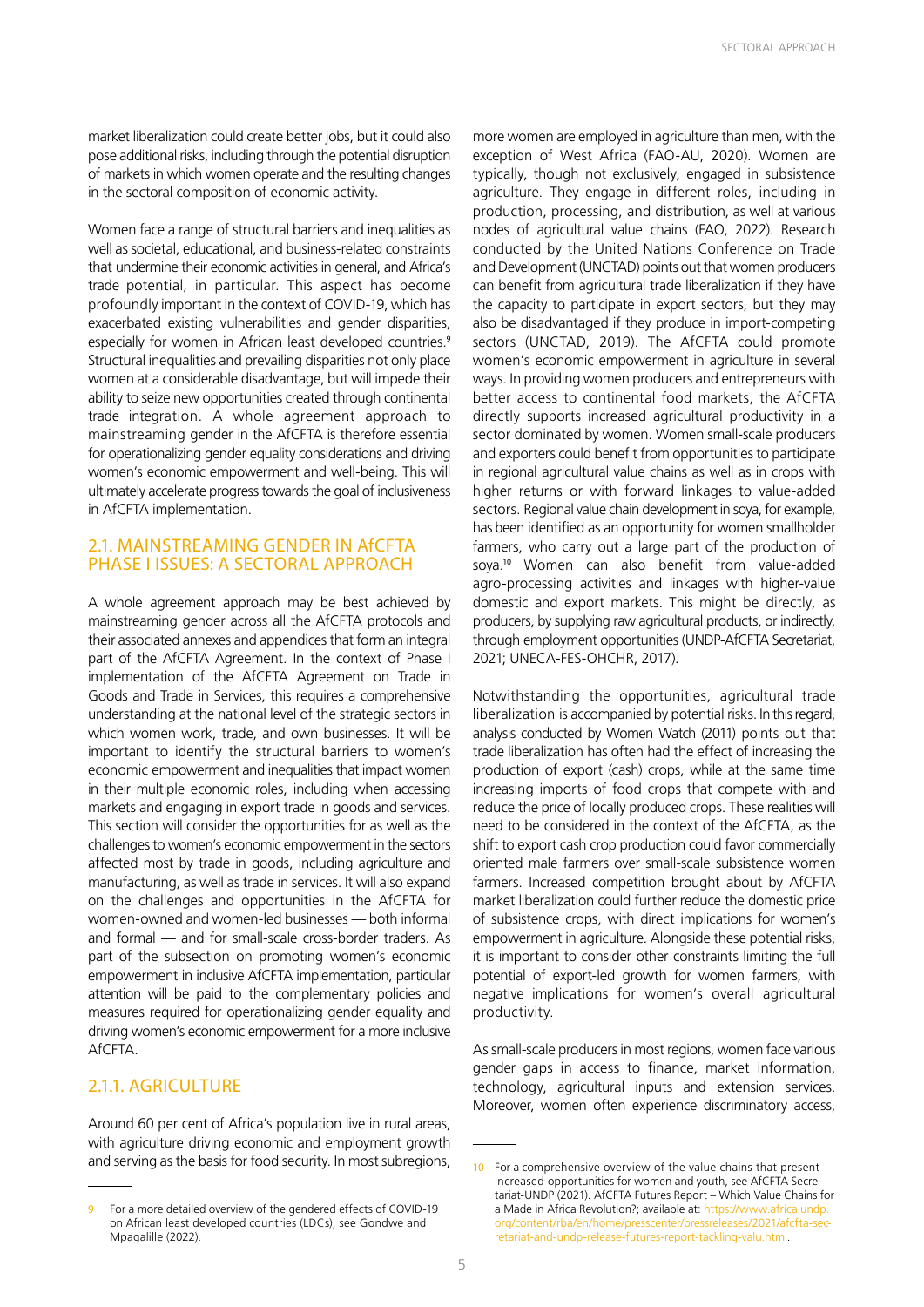acquisition, ownership, inheritance, and control of land and housing branding, and marketing can restrict women's participation to the lower nodes of value chains and to lower value-added activities. In fact, the FAO (2022) states that gender gaps are apparent within all nodes of agricultural value chains, affecting how women engage in formal trade and how they will operate in new markets established by the AfCFTA. Poor access to transport services and market infrastructure contributes to the vulnerability of small-scale farmers who typically trade in perishable goods, while women remain at risk of being further disadvantaged by burdensome sanitary and phytosanitary measures, product standards, and licensing requirements (FAO, 2022; FAO-AUC, 2020; UNECA-FES-OHCHR, 2017; IFC, 2020).

#### Promoting women's economic empowerment in inclusive AfCFTA implementation

The AfCFTA has the potential to foster new economic empowerment opportunities for women in agriculture, but it could also exacerbate existing gender gaps. Ensuring that women benefit from AfCFTA agricultural liberalization requires a new generation of gender-responsive agricultural trade policies and complementary measures that better target the causes of women's disadvantage in agriculture and seek to strengthen their economic participation in this critical sector. Complementary measures and policy areas for operationalizing gender equality and driving women's economic empowerment for a more inclusive AfCFTA could include strengthening and enforcing laws, policies, and programs that prohibit discrimination against women in relation to access, use, and control over land and other productive resources relevant to agriculture.

Complementary capacity-building policies can support women small-scale producers to competitively produce crops with forward linkages to value-added sectors, while targeted complementary measures can assist small-scale farmers in the production of agri-food products with the potential for boosting value, as well as in high-value agricultural commodities for niche export markets. Deliberate efforts will be required to advance women's participation in the higher value-added segments of regional agricultural value chains created through the AfCFTA. This should include targeted measures to connect groups of women farmers to agricultural value chains. To fully understand the terms of involvement for women, a sectoral gender value chain analysis should be carried out to accurately determine the roles and positions of women and men in various segments of the value chain. Complementary education, training, and capacity-building policies for training in product packaging, branding, and marketing will help build the productive capacity of women farmers. Likewise, complementary measures that provide support for infrastructure, such as storage, refrigeration, and cooling facilities, extension services, credit, capital, and access to technology, could enable small-scale farmers to effectively participate in the local agro-manufacturing sector and expanded export market (FAO, 2022; UNECA-FES-OHCHR, 2017).

#### 2.1.2. MANUFACTURING

The AfCFTA will significantly boost intra-African exports, with notable increases expected in wood and paper, chemicals, rubber, plastic and pharmaceutical products, vehicles and transport equipment, metals, and other manufactured products.<sup>11</sup> An expansion of output in female labor-intensive industries, such as textiles and apparel, is also projected. A World Bank (2020) study on the economic and distributional effects of the AfCFTA estimates that the AfCFTA could contribute to closing the gender wage gap as output expands in key female labor-intensive industries (10.5 per cent) compared to men (9.9 per cent) by 2035. However, the study draws attention to the need for complementary policy reforms to support labor mobility and foster equality of opportunity in the labor market (World Bank Group, 2020). Increased intra-continental exports promote access to decent employment opportunities in traditionally female sectors as well as in more lucrative, male-dominated, capital-intensive ones. At the same time, this presents tremendous opportunities for value addition, including in the textile and clothing industry, and in other labor-intensive creative industries, such as fashion, film and food (AfDB, 2018).

While AfCFTA-driven manufacturing can play a crucial role in creating new jobs for women, the quality of manufacturing-related employment remains an important issue. Generally, men dominate in high-productivity manufacturing, while women are concentrated in low-wage and semi-skilled positions, especially in the labor-intensive sectors of global value chains, such as textile, apparel, leather and footwear, and horticulture (WEF, 2020). Manufacturing tends to be associated with various forms of gender inequalities, with reports on export-oriented production in agriculture and in manufacturing, where workers are predominantly women, repeatedly identifying labor rights violations (Dommen, 2021). Analysis conducted by UNCTAD confirms the existence of a nearly universal gender wage gap that has made the female workforce attractive for enterprises that want to keep labor costs low, particularly in labor-intensive, export-oriented production where price competition is intense. Gender inequalities and women's cheaper labor tend to position women as sources of competitive advantage rather than achievers of competitive advantage (UNCTAD, 2015). There is also extensive literature on persistent gender stereotyping, cultural norms, and assumptions that often lock women into the less technical jobs in manufacturing. Educational disparities further limit women's prospects for promotion to higher-skilled positions, including in more capital-intensive manufacturing subsectors (UNIDO, 2019; UNDP, 2018).

<sup>11</sup> ATPC-UNECA, Takeaways from the expected impact of AfCFTA's implementation; available at: https://www.uneca.org/sites/default/files/ keymessageanddocuments/en\_afcfta-infographics-11.pdf.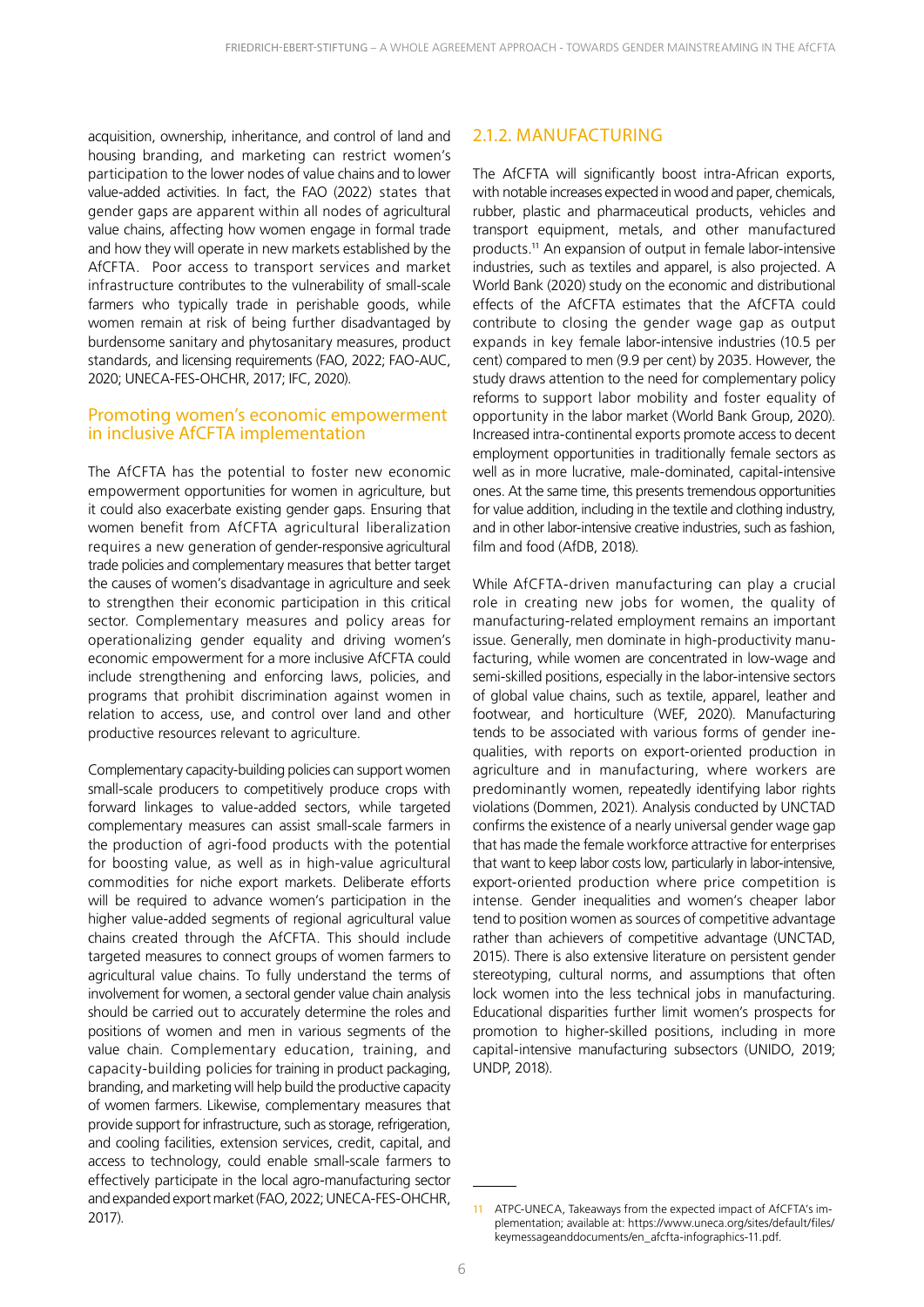#### Promoting women's economic empowerment in inclusive AfCFTA implementation

The expansion of export-oriented manufacturing through the AfCFTA brings the promise of formal employment opportunities, especially for women who work in sectors that provide inputs for export goods. At the same time, structural inequalities and constraints could affect women's ability to access higher-skilled and higher value-added manufacturing jobs. The implementation of the AfCFTA presents a unique opportunity for stakeholders in the manufacturing sector to come together and promote a holistic approach to industrial policy that fosters equality of opportunity, treatment, and equal remuneration for men and women workers. To this end, deliberate efforts should be made to promote wage employment for women in traditional manufacturing sectors that offer better value addition and export-generating opportunities, as well as in nontraditional export sectors that are proving to be high growth drivers. Special attention will need to be paid to concerns that automation could increase gender inequalities if women's jobs are disproportionately displaced, especially with the textile, clothing, and footwear sector considered to be at particular risk (UNIDO, 2019, WEF, 2020).

Complementary measures and policy areas for operationalizing gender equality and driving women's economic empowerment for a more inclusive AfCFTA should address issues of occupational segregation, wage gaps, insecure employment, and poor working conditions, as well as poor access to maternity rights and childcare, discrimination, and sexual harassment (WEF, 2020). Improving girls' and women's participation in science, technology, engineering and mathematics (STEM) education and ensuring their exposure to digital technologies at all levels of the education system, including vocational education and training would help to reduce gender gaps in technology use. This is particularly important in the context of ensuring that women are not left behind in learning skills that are critical for the future of work. Retraining and upskilling workers and the extent to which these interventions eliminate gender barriers and foster the participation of women workers in non-traditional sectors, take on a new sense of urgency in the AfCFTA. Targeted retraining strategies would enable women to adapt to the changing skill sets required by expanding industries and more technical sectors, such as mining, vehicles and transport equipment, energy and other emerging sectors, while facilitating their economic upgrading and participation in regional value chains.

#### 2.1.3. SERVICES

Rates of female participation in services employment have shown steady growth over the years. While cross-border trade is mostly in agricultural goods, the economic activities across Africa that tend to employ more women are in services. This applies to both high-skilled (recreational, insurance, real estate, trade, and financial) and small-scale informal services (hairdressing, house cleaning, and washing). Women tend to be employed the least in construction, mining, and road and

rail transport services (World Bank, 2020; UNECA, 2017). As in other sectors, gender wage gaps in the services sector relegates women to lower-paid and lower value-added roles. A study on the liberalization of tourism and information and communication technology (ICT) services in the Common Market for Eastern and Southern Africa (COMESA) region found that while tourism offered significant opportunities to advance women's economic empowerment, women working in tourism in the region were often concentrated in lower-skilled and lower-paid jobs. The extent to which all women would benefit from the liberalization of ICT services was also in question, given the likelihood of ICT-enabled trade in services only opening up new opportunities for educated and highly skilled women (UNCTAD, 2017).

The kinds of services women provide matters. The AfCFTA can drive the African services sector as a critical source of jobs, including for women who are disproportionately concentrated in small-scale services. AfCFTA liberalization of trade in services offers economic empowerment opportunities for women by opening up new employment and value chain opportunities in medium-/high-skilled services and creating a framework for a conducive regulatory and policy environment. Services trade, especially through Modes 1 and 3, will be the most important targets for liberalization, allowing companies to sell services across borders and to establish a local commercial presence (UNDP, 2021). Mode 4 liberalization could be particularly advantageous to women, for example by facilitating their ability to travel across borders to where opportunities and demand exist. The benefits of services liberalization, however, will not automatically lead to improved outcomes for women. To anticipate the potential effect of services commitments on national economies, African governments require a comprehensive understanding of the services sector, in general, including the formal and informal sector. Particular attention should be paid to gender-based constraints women face in accessing employment and business opportunities in the five priority sectors covered in the AfCFTA Protocol on Trade in Services, as well as the wider services sector.

#### Promoting women's economic empowerment in inclusive AfCFTA implementation

There are several complementary measures and policy areas that arise in the context of AfCFTA liberalization of trade in services for operationalizing gender equality and driving women's economic empowerment. First, women should be involved in the preparation of schedules of specific commitments. Doumbouya (2020) points to the importance of ensuring that specific requests are put forward by women working in services sectors that are of export interest to them and where they are most active, including tourism. Women entrepreneurs may also be interested in sector commitments where they have import interests, such as the liberalization of bank loans and payment methods services (bank cards, virtual currency, etc.). On the other hand, Zhuawu and Enos-Edu note that AfCFTA State Parties could decide against making commitments in specific sectors that would negatively affect women traders (Zhuawu & Enos-Edu, 2021). In all cases,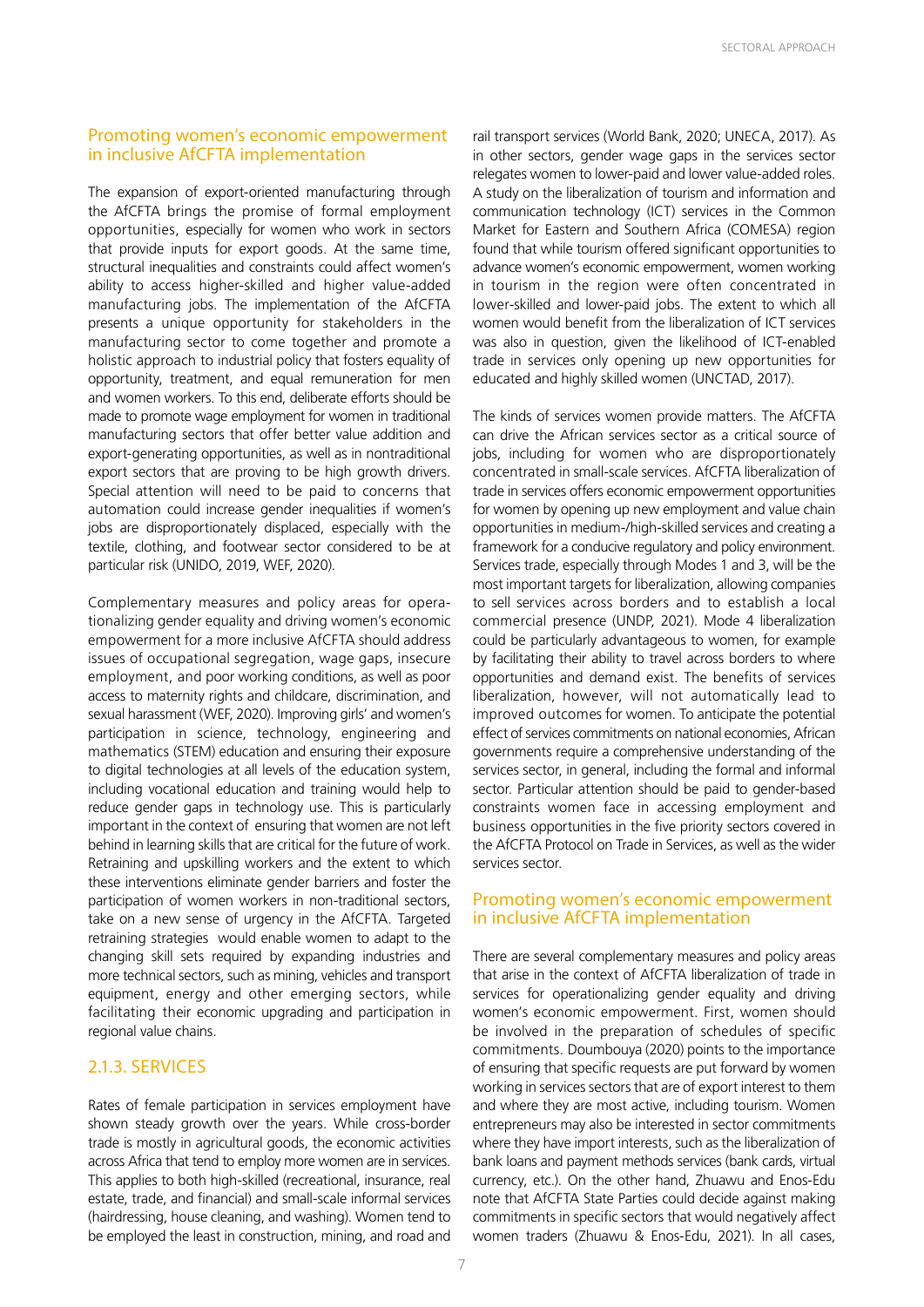stakeholder consultations and an informed understanding of the services sector is important for advancing women's equitable participation in new opportunities created by AfCFTA liberalization of trade in services. In parallel, complementary measures that place ongoing learning, technical training, and skills development at the front and center of countries' AfCFTA trade in services strategy will ensure that women can benefit from higher-skilled services jobs.

#### Women entrepreneurs and business owners

Entrepreneurship is a crucial engine of job creation, providing greater opportunities for women's financial independence and economic empowerment. Sub-Saharan African countries have the highest share of women's entrepreneurship, with one in four women starting or managing a business (ITC, 2021; World Bank, 2019). While entrepreneurship remains a critical source of female employment and livelihood opportunities, the majority of women-owned enterprises are micro or small, involving small-scale manufacture and services trade. The AfCFTA presents tremendous opportunities for export growth and business expansion for women in cross-border trade (formal and informal). Women-owned businesses benefit from economies of scale and increased access to continental export markets through preferential trade regimes and the progressive elimination of tariffs on intra-African trade. Through tariff reductions, women-led enterprises can access cheaper raw materials, making it easier for them to leverage new opportunities for value addition and diversification (UNDP, 2020). Boosting the demand for manufactured goods stimulates the creation of SMEs in the manufacturing sector, including women-owned SMEs, while creating new opportunities for larger export-oriented industries to source inputs from smaller women-led businesses across borders. In parallel, opening the borders increases opportunities for women to participate in trade through reconfigured regional value chains that meet the standards of continental markets (UNECA-AUC, 2018; Mene, 2020).<sup>12</sup>

Various operational instruments of the AfCFTA could also serve as powerful tools for fostering women's entrepreneurship and empowering women economically. Women small-scale traders and entrepreneurs face several payment-related challenges when engaging in cross-border trade. This includes having to resort to the use of middlemen, which results in less control over transactions related to women's trading operations (FAO, 2022). The recently launched Pan-African Payment and Settlement System (PAPSS)<sup>13</sup>

provides simple and low-cost payment, clearing, and settlement to facilitate cross-border payments in local currencies between African countries. In so doing, the PAPSS helps to address some of the aforementioned challenges, enabling the majority of women traders and entrepreneurs to engage in more cross-border trade. The AfCFTA Non-tariff Barriers Reporting, Monitoring and Elimination Mechanism<sup>14</sup> also has considerable potential to advance women's economic empowerment objectives for micro-entrepreneurs, who tend to be confronted by particularly acute nontariff barrier-related challenges. Finally, through the provision of timely information on market opportunities and market access conditions, the African Trade Observatory<sup>15</sup> can address the more significant obstacles that women face in relation to access to trade information.

The liberalization of trade in goods and services through the AfCFTA will create new business and export opportunities for women entrepreneurs. However, it will also increase the competition they face — with negative implications for women's livelihoods and earnings. Alongside these risks, women-led businesses in Africa are disproportionately affected by a range of trade-related barriers and other structural inequalities. Research by the International Trade Centre (ITC) shows that businesses owned by female entrepreneurs in Africa are less likely to export (ITC, 2015). Among the many obstacles to market access which make exporting goods more difficult, especially for women, are costly and complex customs and border processes, such as the completion of sanitary and phytosanitary certificates, certificates of origin, and other trade documentation. Access to trade-related information and business networks remain critical for business success; yet many women entrepreneurs lack access to information on export requirements and opportunities as well as to diverse professional networks (UNECA-FES-OHCHR, 2017).

Women are also disproportionately impacted by nontariff barriers and high trading costs in the form of inefficient customs and border management, poor trade infrastructure, and transport services (World Bank-WTO, 2020; ITC, 2015). These challenges for women entrepreneurs and exporters are accompanied by other »beyond the border« constraints. Evidence from a World Bank study on women's businesses in Africa identified various factors that render women-owned businesses in many African countries less productive than those owned by men. These include: legal discrimination, limited access to networks and information, education and skills gaps, social norms, time constraints, and unpaid care work (World Bank, 2019). Lack of access to finance and affordable credit is a binding constraint for women entrepreneurs in Africa, with implications for business competitiveness and integration in regional value chains. According to the

<sup>12</sup> For a comprehensive overview of the value chains that present increased opportunities for women and youth, see AfCFTA Secretariat-UNDP (2021). AfCFTA Futures Report–Which Value Chains for a Made in Africa Revolution?; available at: https://www.africa.undp.org/content/rba/e home/presscenter/pressreleases/2021/afcfta-secretariat-and-undp-release-futures-report-tackling-valu.html.

<sup>13</sup> For more details on the Payment and Settlement System (PAPSS), see: African Export-Import Bank (Afreximbank); available at: https:// www.afreximbank.com/pan-african-payment-and-settlement-system-launched-by-president-akufo-addo-foreseeing-5-billion-annu-

al-savings-for-africa/.

<sup>14</sup> For a detailed explanation of how to use the AfCFTA Non-tariff Barriers Reporting, Monitoring and Elimination Mechanism, see: System Manual for Public Users; available at: https://tradebarriers.africa/files/ eng/public\_user\_manual.pdf

<sup>15</sup> To access the African Trade Observatory, see: https://ato.africa/en/.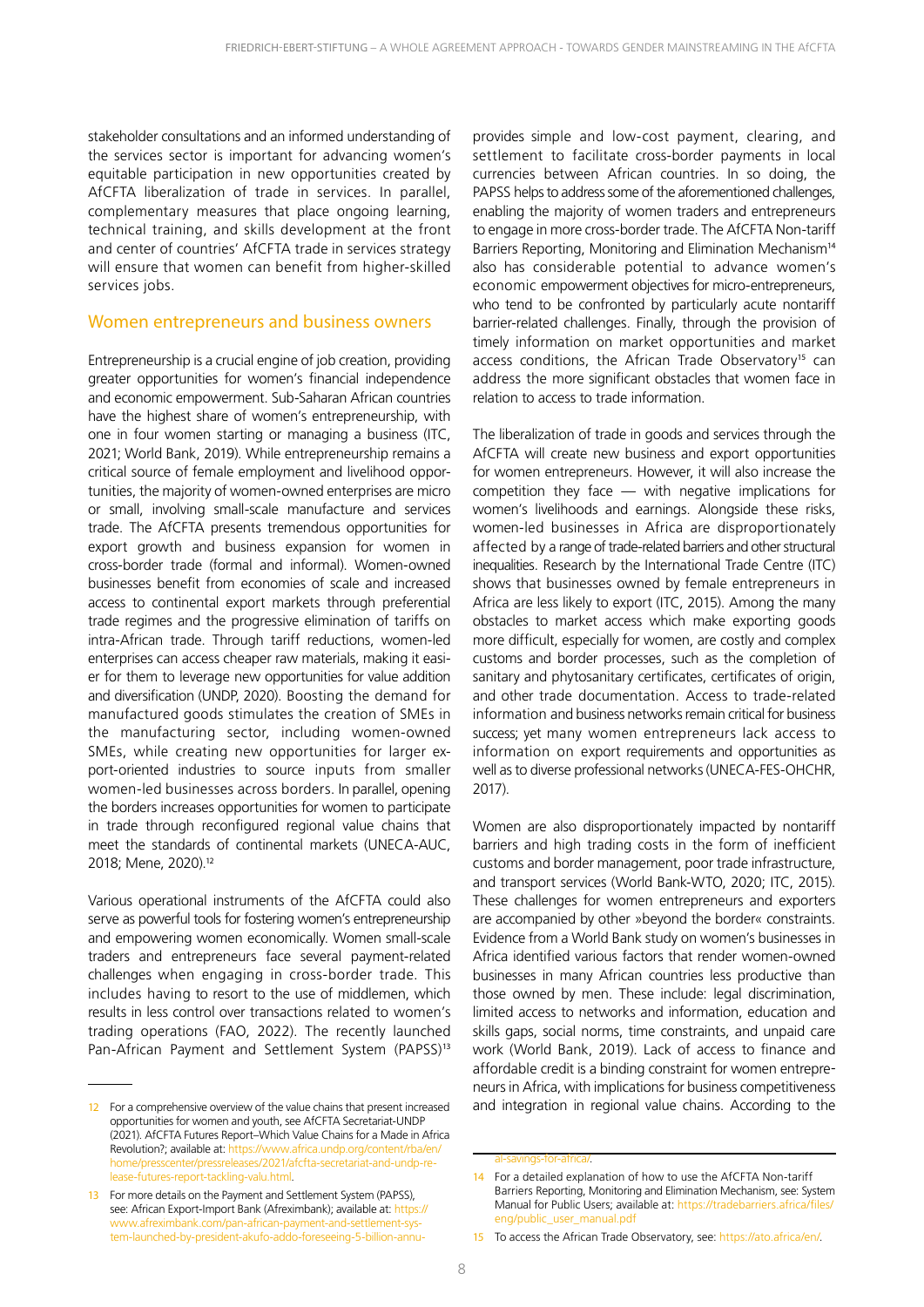African Development Bank (AfDB), African women face an estimated financing gap of 42 billion US dollars across business value chains, including 15.6 billion US dollars in agriculture alone (AfDB, 2019). Likewise, women businesses confront barriers in accessing public procurement opportunities. It is important to note that the underlying barriers and constraints faced by women-led businesses differ. The challenge of access to finance, for example, was found to be greater for women-led SMEs in Ethiopia than for large firms, which were more affected by logistics, tax management, and bureaucratic obstacles to exporting (UNDP, 2018).

#### Promoting women's economic empowerment in inclusive AfCFTA implementation

Complementary measures and policy areas for operationalizing gender equality and driving women's economic empowerment for a more inclusive AfCFTA will require creating an enabling legal, policy, and regulatory environment for women's entrepreneurship. This includes through the introduction and effective implementation of national laws and regulatory frameworks that promote women's equal access to land, inheritance, property rights, financial services, employment, and education (ITC, 2021). Wider complementary measures to help women entrepreneurs overcome obstacles in accessing credit and finance could include collaboration with financial institutions on innovative financing instruments, ranging from micro to low-interest loans, to venture capital financing and angel investing (Korinek et al., 2021).

Access to finance is a critical lever for enhancing the capacity of women entrepreneurs to grow their businesses and expand into intra-African trade. However, this alone is not enough. It will also be important to address the information asymmetry that women face by providing AfCFTA programs, specifically targeted at smaller, women-led businesses, that create a better understanding of export procedures, export market analysis, and product development — meeting standards, packaging, branding, and marketing. These programs could be further enriched through a focus on women's entrepreneurship that combines traditional business and financial literacy with leadership, mentorship, and mindshift training. Beyond capacity building and training, deliberate interventions that expand women's linkages to diversified business networks, mentors and investors can positively influence women's economic opportunities and outcomes. Complementary measures should extend to encouraging the participation of women-owned and women-led businesses in AfCFTA-related public procurement. Precedent exists for this, with Kenya, South Africa, and other countries providing best practice on procurement reforms that advance women's economic inclusion and labor participation. Encouraging supplier diversity by sourcing from women-owned businesses, increasing women's access to public contracts and building their capacity to access public tenders could all serve as entry points for promoting the participation of women-owned businesses in public procurement (UN Women and Open Contracting Partnership, 2021).

It is worth underscoring the importance of a gender-responsive trade facilitation agenda in the context of the AfCFTA. Notably, an agenda that creates efficient and transparent customs processes, reduces clearance times and trade costs, and increases the involvement of women in trade facilitation decision mechanisms, including in AfCFTA Trade Facilitation National Committees, can act as a catalyst for women-led businesses in intra-African trade. Digital trade facilitation measures, such as single windows, electronic certificates of origin, and automated processing of trade declarations, can be particularly important for smaller women-led businesses, which are disproportionately affected by cumbersome procedures. At the same time, the automation of the border process reduces formalities; and in so doing, it protects women micro-entrepreneurs from potential harassment and discrimination (Korinek et al., 2021). Deliberate interventions that promote ecosystems of support between corporate firms and smaller women-led businesses will play an increasingly important role in the AfCFTA. Larger firms can help smaller women-led businesses to access regional markets by creating sourcing, production, and distribution opportunities, as well as by becoming certified suppliers of corporate supply chains.

#### Small-scale cross-border traders

Small-scale cross-border trade, often referred to as informal cross-border trade, is intrinsically woven into Africa's economic, social, and trading landscape. According to some estimates, it accounts for between 7 and 16 per cent of formal intra-African trade flows, and between 30 and 72 per cent of formal trade between neighboring countries (Gaarder et al., 2021). Women are driving small-scale cross-border trade, making it a catalyst for women's economic empowerment. Studies conducted at various border locations across sub-Saharan Africa show that female small-scale cross-border traders are disproportionately exposed to a number of gender-specific constraints and border obstacles. A UNECA-Afreximbank pilot informal cross-border trade data collection exercise along the Abidjan-Lagos corridor identified limited knowledge of trade regulations and procedures, sexual harassment, corruption, and extortion, limited access to finance and poorly maintained border infrastructure, as particularly acute cross-border trade challenges faced by women traders (UNECA et al., 2020).

Recognizing the importance of small-scale trade to regional trade, the Common Market for Eastern and Southern Africa (COMESA) and the East Africa Community (EAC) have implemented simplified trade regimes (STRs) and a range of complementary trade facilitation measures. The STR targets small-scale cross-border traders who regularly carry out low-value consignments, and seeks to boost their participation in cross-border and intra-regional trade.<sup>16</sup> While STRs have emerged as one of the most beneficial trade

<sup>16</sup> For a more detailed discussion on the design of the COMESA and EAC STRs, see: Bayat (2021). Unlocking the Potential of Women Cross-Border Traders in Africa: Considerations for a Simplified Trade Regime; available at: https://www.africa.undp.org/content/rba/en/ home/library/reports/futures-report-2021.html.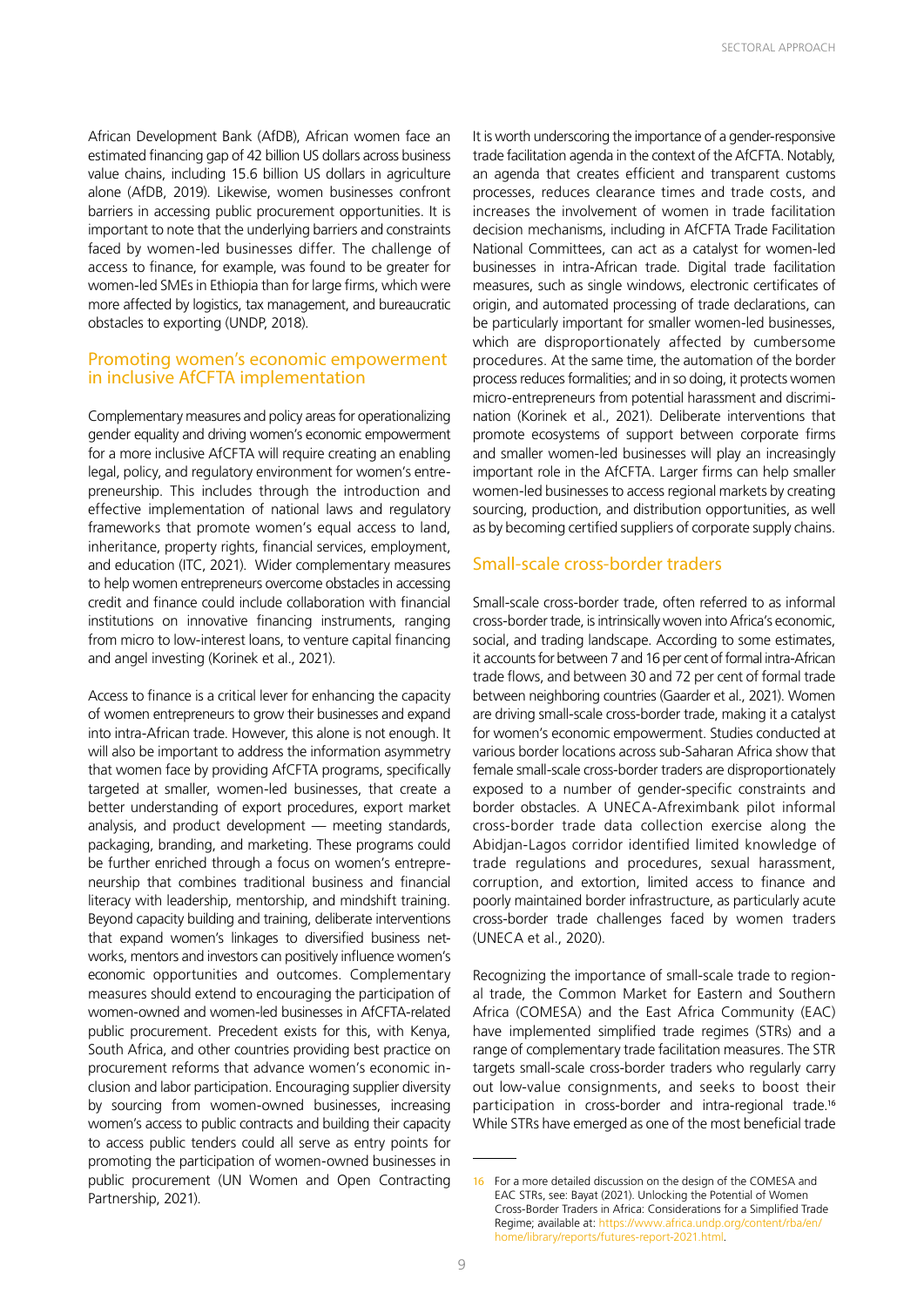facilitation instruments for small-scale cross-border traders in the COMESA and EAC regions, traders still confront a range of obstacles at some border crossings (Afrieximbank, 2020). In addition, STR implementation is not consistent across the RECs. This includes the threshold values per consignment, as well as the ›common lists‹ that identify goods eligible for clearance under the STR. Lastly, awareness of the benefits of STRs remains low, especially among female cross-border traders, while language constitutes an additional barrier (EASSI, 2020; Fundira, 2018).

Although the AfCFTA Agreement does not refer explicitly to small-scale cross-border trade, the AfCFTA offers a promising path for empowering the majority of female small-scale traders. Building on the interventions of STRs at the REC level, consideration should be given to institutionalizing a gender-responsive approach to the design of an AfCFTA STR that goes hand in hand with women's economic empowerment. The list of products under a gender-responsive AfCFTA STR should include commodities commonly traded by women cross-border traders. This ›common list‹ should be more extensive than the lists of the COMESA and EAC STRs, and should include more manufactured goods (UNECA et al., 2019). Increasing the threshold level could further incentivize traders to engage in trade below the duty-free amount. Implementation would best be effected at the level of the RECs and bilaterally between neighboring Member States (UNECA et al., 2019), with Member states being provided with gender-sensitive guidelines. A gender-responsive AfCFTA STR should be central to an empowering trade facilitation agenda. Key trade facilitation best practices at the REC level that have addressed gendered barriers to trade and improved the trading environment for women traders should be scaled up in the AfCFTA.

#### Promoting women's economic empowerment in inclusive AfCFTA implementation

Complementary measures and policy areas for operationalizing gender equality and driving women's economic empowerment for a more inclusive AfCFTA could entail the adoption of a gender-responsive AfCFTA STR. The STR should be designed in close consultation with women traders, cross-border associations and other stakeholders that play a critical role in addressing issues of women's empowerment. Trade Information Desks (TIDs) could help to support implementation of the STR, including through assisting small-scale cross-border traders with their STR paperwork (UNECA, 2021a). Information dissemination on the STR, as well as on opportunities created through the AfCFTA for trading in higher value-added products and integrating into value-added segments of regional value chains, would assist women small-scale traders who tend to have lower literacy levels and who experience lack of access to trade-related information as a distinct constraint. Other complementary measures that include dedicated lanes for women could alleviate delays at border posts, particularly for women traders travelling with infants, while the establishment of Gender Desks would help to prevent gender-based violence and harassment. As women small-scale traders are disproportionately disadvantaged by inadequate border infrastructure,

complementary measures that promote sustainable health and sanitation facilities, safe and affordable public transportation, improved security lighting, border markets, and cold storage facilities would facilitate their trading activities.

Digital tools offer strong potential for improving efficiency and enhancing the participation of women in cross-border trade. Research published by UNECA demonstrates how female traders, in particular, can benefit from cashless cross-border payments, mobile banking systems, and other digital solutions that limit the risk of physical contact, harassment, bribery, corruption, and confiscation of goods at the border (UNECA, 2020). Underlying the importance of trade facilitation, is the need to ensure that all interventions are supported by improvements in data collection on small-scale cross-border trade. Establishing a gender-responsive AfCFTA STR, which is buttressed by equally targeted gender-responsive trade facilitation measures, is important for creating higher levels of protection for small-scale cross-border traders, including facilitating their transition to and integration into the formal economy.

#### 2.2. GENDER MAINSTREAMING IN AfCFTA PHASE II NEGOTIATIONS

Ensuring that women can access and fully benefit from the opportunities created by the AfCFTA Agreement requires mainstreaming gender across all protocols and their associated annexes and appendices that are an integral part of the Agreement. As noted in the introduction above, preparatory work for negotiations for the Phase II Protocols to the AfCFTA Agreement on Intellectual Property Rights, Competition Policy, Investment and Digital Trade commenced in 2021 and will continue in earnest in 2022. It is worth emphasizing that Phase II issues do not exist in isolation but interact with gender, as women face multiple barriers preventing them from benefiting from the opportunities for greater inclusion and empowerment in these areas. As a first step, deliberately integrating a gender dimension in Phase II negotiations could inform the design of more inclusive provisions, addressing the specific needs and realities of women. This would also impact the formulation of gender-sensitive domestic policies that create new opportunities and remove barriers to women's economic empowerment in AfCFTA implementation. In addition to the above, a separate AfCFTA Protocol on Women in Trade will be developed. While a full discussion of the inclusion of gender-related provisions across all Phase II Protocols is beyond the scope of this Policy Brief, some preliminary observations are included in this section.

In the case of traditional intellectual property issues (patents, trademarks, copyright), inclusive gains are significant and can help women who make up the majority of entrepreneurs in sub-Saharan Africa to protect their goods or services. Women are the main custodians of traditional and indigenous knowledge that is essential for food security and health care. This knowledge, however, is rarely patented or protected by intellectual property rights, nor is it developed for commercial purposes or export (Williams, 2003). In her article Using Intellectual Property Law to Promote Human Flourishing for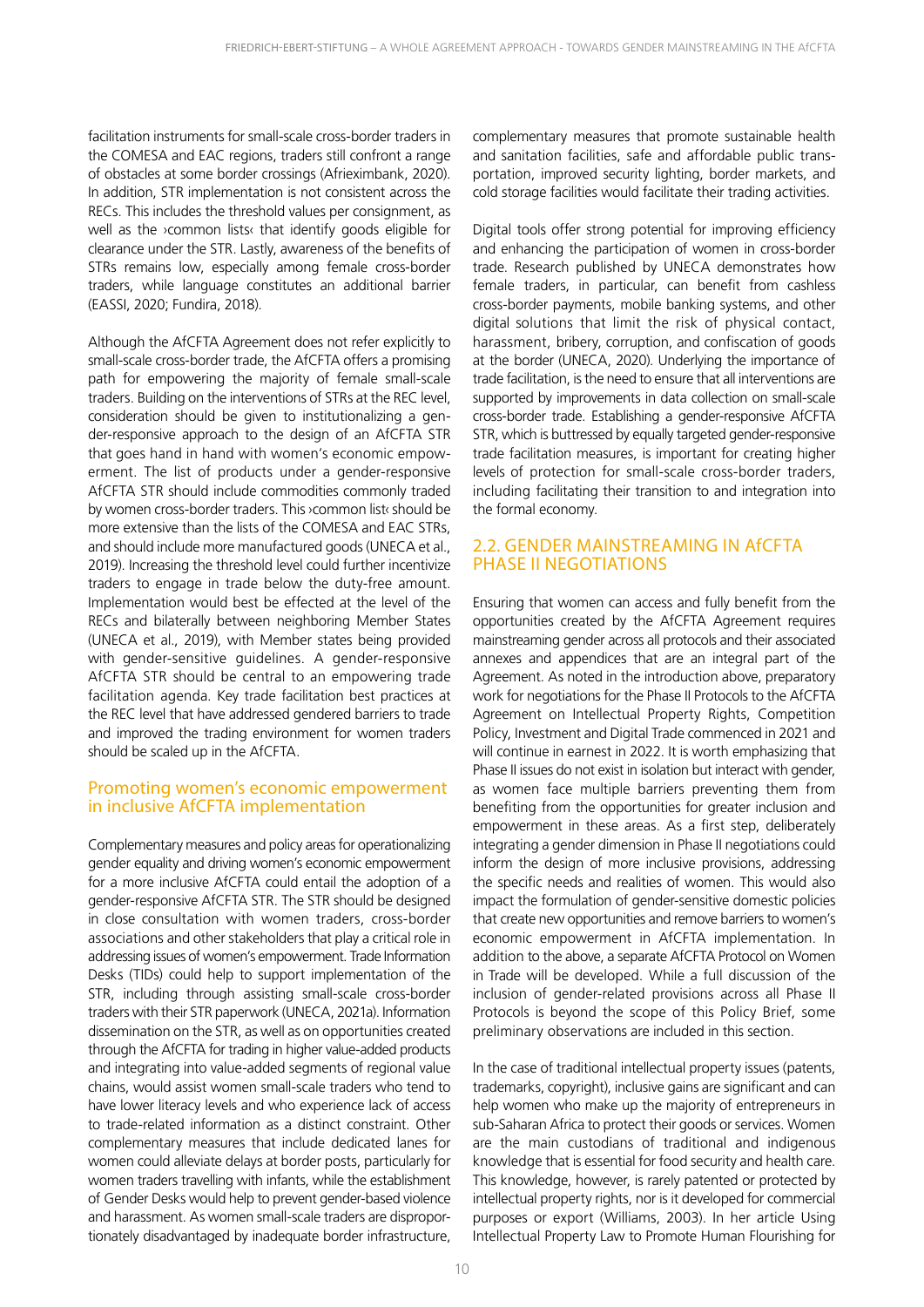'Market Women' Osei-Tutu illustrates how stronger intellectual property rights contribute to an empowering entrepreneurial environment, including for informal women-owned enterprises. Distinctive trademarks can support women micro-entrepreneurs to develop their business brand, while copyrights and patents protect innovations and creative works, including those of micro and informal enterprises (Osei-Tutu, 2018).

One of the ways intellectual property is regulated on the African continent is through national intellectual property laws. African countries that are members of the World Trade Organization (WTO) are bound by the Agreement on Trade-Related Aspects of Intellectual Property Rights (TRIPS Agreement), while harmonized rules have been advanced, including through regional bodies such as the African Regional Intellectual Property Organization (ARIPO), the Organisation Africaine de la Propriété Intellectuelle (OAPI), and the Pan-African Intellectual Property Organization (PAIPO). Notwithstanding the existence of an expanding intellectual property regime, many women-led SMEs in Africa experience lack awareness and knowledge of intellectual property protection as a distinct barrier to trade. Likewise, administrative complexities and the attendant registration costs and enforcement of intellectual property rights tend to disproportionately impact these enterprises (Ncube, 2020).

Integrating gender-related provisions into the AfCFTA Protocol on Intellectual Property Rights can extend the benefits of the intellectual property system to women and women-led businesses. One way of achieving this could be to include provisions that protect and recognize women's contribution to traditional knowledge and local innovation. Targeted areas of cooperation for women could include capacity building, knowledge generation, and skills enhancement on intellectual property protections, as well as related cooperation on the design of information centers and access points at borders, where women can obtain advice on intellectual property rights.<sup>17</sup>

Competition policy nurtures and supports new industries, especially SMEs. If competition is not regulated as businesses seek to maximize profits, various anticompetitive practices may emerge, including cartels, vertical restraints, and abuse of dominance (UNECA et al., 2019). While the gender dimension of competition policy may not be as well defined as that of intellectual property, Santacreu-Vasut and Pike (2019) argue that there is a bidirectional relationship between gender and competition. Competition policy helps reduce gender inequality by tackling anticompetitive behavior and reducing prices in markets that women buy from, particularly in markets that facilitate greater market participation. In the context of the AfCFTA, competition policy will become more important as markets open for wider par-

17 Presentation by Ms. Caroline B Ncube, Professor and research chair in Intellectual Property, Innovation & Development at the Department of Commercial Law at the University of Cape Town, South Africa. Also see Ncube (2020) for a more detailed discussion of the opportunities inherent in the AfCFTA Protocol on Intellectual Property Rights to support women-led SMEs.

ticipation and value addition, creating new opportunities for the majority of micro and small women-owned and women-led businesses to benefit from larger-scale production and participation in higher value-added segments of regional value chains. At the same time, the opening up of markets risks extending anticompetitive conduct to other African subregions (Das Nair, 2020). As the above overview indicates, women-owned businesses tend to be disproportionately impacted by various structural barriers to entry and expansion, and this includes cross-border anticompetitive practices. Das Nair (2020) illustrates how the abuse of dominance prevents new businesses, including women-owned businesses, from participating in value chains, while cartels prevent new producers or suppliers from entering and growing within a market. This, and other forms of anticompetitive conduct, create additional barriers to entry into entrepreneurship, and constrain women's ability to grow their businesses.

Integrating gender-related provisions into the AfCFTA Protocol on Competition Policy could help reduce preexisting gender inequalities. These provisions could include encouraging capacity building for women-led businesses on how to challenge anticompetitive conduct through competition authorities and other formal systems and promoting public-private partnerships that support the participation of local and regional women suppliers in value chains. Where there are clear negative effects of anticompetitive conduct, such as in cartel activity, binding commitments to cooperate on investigations and timely prosecutions of cases involving multinational firms and firms that export to the continent, should be included in the AfCFTA Competition Protocol.<sup>18</sup>

Evidence confirms that investment, particularly foreign direct investment (FDI), has a gender dimension. This may be through the expansion of labor-intensive sectors and the recruitment of women in those sectors, which has direct economic effects as well as indirect spillover effects on women's life expectancy, education, and income. Notable negative effects associated with FDI include the displacement of local businesses and unreasonable profit repatriation (Dawar, 2021). The AfCFTA Protocol on Investment offers an opportunity to influence the practices and policies of investors. Gender-related provisions as part of negotiated outcomes for the AfCFTA Protocol on Investment, could range from cooperation on the promotion of skills and technology transfer and linkages, especially with women-led micro, small and medium-sized enterprises, to requiring AfCFTA State Parties to advance corporate social responsibility and develop responsible business practices that promote gender equality. The treatment of investors could also be addressed, for example through an explicit provision that prohibits gender-based discrimination against investors.<sup>19</sup>

<sup>18</sup> For a more detailed explanation on how the AfCFTA Protocol on Competition Policy could empower women-owned businesses, see: Das Nair (2020).

<sup>19</sup> For example, Art. 8.10 s2(d) of the Canada and European Union Comprehensive Economic and Trade Agreement prohibits gender discrimination against foreign investors.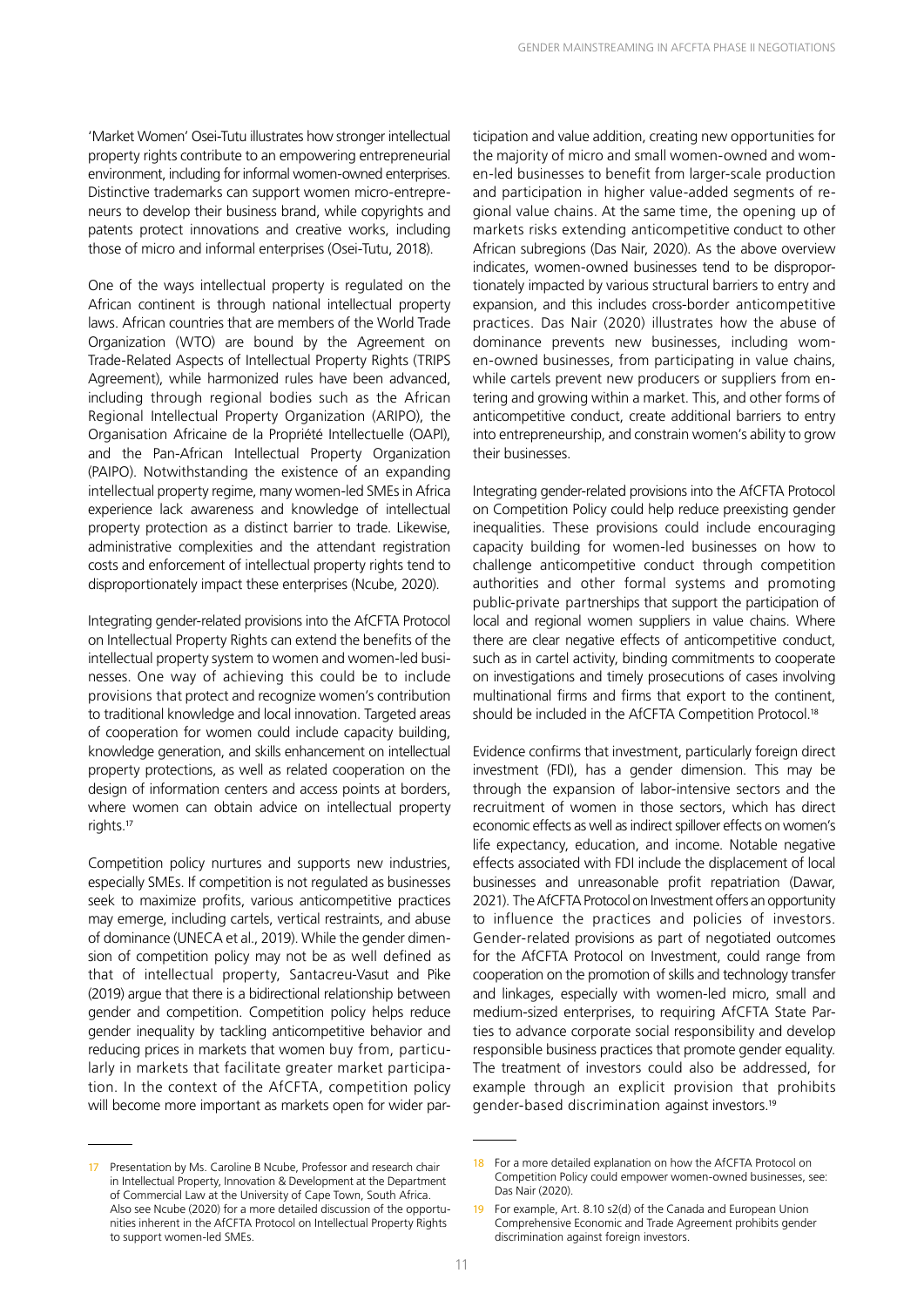The AfCFTA can be a powerful catalyst for Africa's digital transformation, including through digital trade and e-commerce. This presents significant opportunities for women entrepreneurs, such as easier entry into higher-value-added sectors that have traditionally been male dominated, increased market access, and higher levels of flexibility to enable women to juggle work and family responsibilities (IFC, 2021). Notwithstanding the opportunities, research by the International Finance Corporation (IFC) identifies various barriers that militate against women's effective engagement in e-commerce and ability to conduct financial activities. These include: legal constraints, lack of access to finance, digital connectivity, logistics constraints, digital skills, social and cultural norms, and limited access to payment systems for mobile banking. Barriers can loom even larger in the face of a growing gender digital divide that has been identified as a particular constraint to women's participation in e-commerce (Bayat, 2019).

According to the International Telecommunications Union (ITU) Facts and Figures 2020, only 20 per cent of women in Africa have access to the Internet, as compared to 37 per cent of men. Women are also less likely than men to own or use a mobile telephone, which is the most common means of accessing the Internet in developing countries. Despite the increase in mobile phone usage, sub-Saharan Africa has the widest gender gaps in mobile ownership and mobile Internet use at 37 per cent. The Mobile Gender Gap Report (2020) which reviewed findings from across 15 low- and middle-income countries confirms that for women in Africa, lack of literacy and digital skills are the greatest barrier to mobile Internet use, followed by affordability (GSMA, 2021 & 2020). While digitalization presents new opportunities for women's economic empowerment, an online presence poses greater safety and security-related risks for women. Online abuse that includes harassment, stalking, defamation of character, and sexual abuse has considerable implications for the ability of women entrepreneurs to effectively participate in e-commerce (Ismail et al., 2021).

Gender-related provisions as part of negotiated outcomes for the Protocol on Digital Trade could focus on various areas of cooperation to close the gender digital divide. This could include through increasing women and girls' access to digital skills and literacy initiatives as well as through programs and policy frameworks that recognize digital harassment, and make it easy and safe to report online abuse and other threats that prevent women from accessing and using the internet (GSMA, 2020). Provisions centered on sharing of experiences in the design and implementation of approaches to help women-owned businesses increase their exports through digital trade and e-commerce platforms, could also be considered.

#### 2.3. AfCFTA PROTOCOL ON WOMEN IN TRADE

The AfCFTA Agreement does not go as far as some of the more progressive approaches to gender and trade, such as those demonstrated in treaties and associated acts of the

Regional Economic Communities (RECs)<sup>20</sup> (UNECA, 2021b). The constitutive treaty of the AfCFTA Agreement contains an explicit reference to the importance of gender equality for the development of international trade and economic cooperation in the Preamble, while Article 3(e) emphasizes the need to promote and attain sustainable and inclusive socioeconomic development, gender equality, and structural transformation of the State Parties, as one of the general objectives of the AfCFTA. In addition, Article 27 (2)(d) of the Protocol on Trade in Services contains an explicit reference to improving women's export capacity, with State Parties agreeing, where possible, to mobilize resources, in collaboration with development partners, and implement measures to improve the export capacity of micro, small and medium-sized operators, women and youth service suppliers. While not targeted at women directly, there are several key provisions in the Protocols on Trade in Goods and Trade in Services and related annexes that are relevant for women. Implemented through a gender lens,<sup>21</sup> these provisions could help mitigate trade and other barriers that impede women's access to economic opportunities and participation (Bayat, 2021).

The explicit incorporation of gender equality into the text of the AfCFTA Agreement paves the way for a more focused approach to promoting gender equality and advancing women's economic empowerment across all AfCFTA processes. Efforts are currently underway to ensure the full and equal participation of women in continental trade integration. Building on trade agreements at the REC level, an AfCFTA Protocol on Women in Trade will be developed. The AfCFTA Secretariat, based in Accra, Ghana, has commenced preparatory work and is supported in this endeavor by UN partners, including the United Nations Entity for Gender Equality and the Empowerment of Women (UN Women) and the United Nations Development Programme (UNDP). In collaboration with the AfCFTA Secretariat, the two agencies helped solicit the views of women in trade at country level. As a result, the departure point of negotiations for the Protocol on Women in Trade will be solution driven and informed by the voices of African women (UNDP, 2021). A series of national stakeholder consultations were held over the course of 2021, while a comprehensive regional online survey was launched to better understand the challenges and opportunities for women and women-led businesses in the AfCFTA. These efforts will culminate in a Women in Trade Conference, to be convened by the AfCFTA Secretariat in 2022. The objective of the Conference is to hear directly from women in different economic roles and across sectors on how a dedicated Protocol can eliminate barriers to trade for women and enable them to benefit from the opportunities created by the AfCFTA Agreement.

- 20 For a more detailed discussion of gender mainstreaming in REC instruments, see: UNECA (2021b).
- 21 See Bayat (2021) for a more detailed explanation of applying a gender lens to the implementation of key provisions in the Protocols on Trade in Goods and Trade in Services to drive women's economic empowerment outcomes.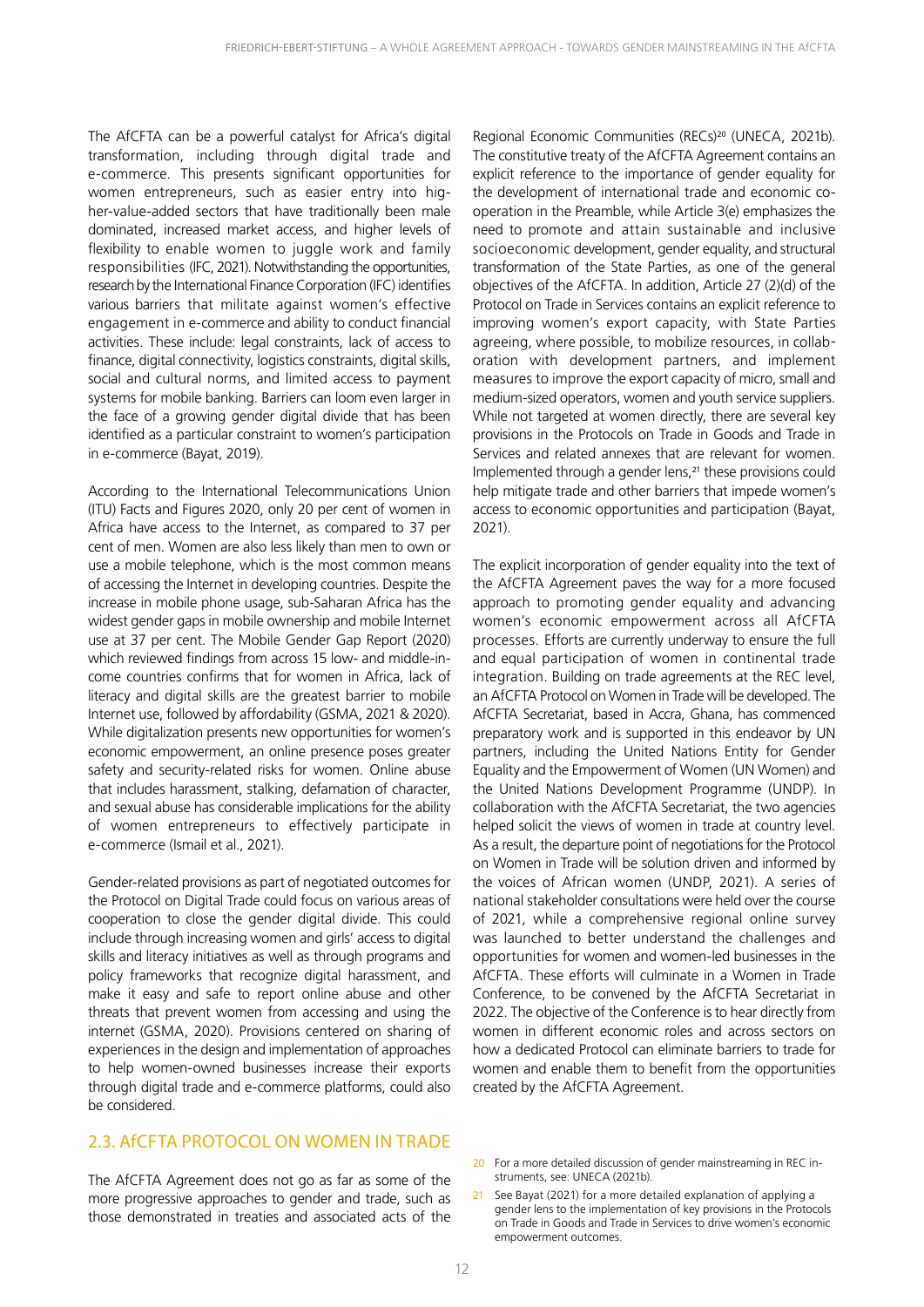The Protocol on Women in Trade is an exciting development that offers a direct path for mitigating trade barriers for women and accelerating women's economic empowerment, and ultimately inclusivity in AfCFTA implementation. To be truly transformative, however, the Protocol should adopt a holistic approach that links economic empowerment to policy reforms and complementary measures that address women's empowerment in a more fundamental way. For example, cooperation provisions that require specific actions to be undertaken to increase women's access to education, skills development and training, as well as to finance, digital technologies and public procurement, should be reflected alongside other effective enablers for empowering women such as increased access to affordable childcare, protection of physical safety and healthcare. Likewise, it will be important for the AfCFTA Women in Trade Protocol to make explicit reference to regional and international instruments that promote and protect the rights of women and girls in Africa, with corresponding provisions that require State Parties to eliminate gender discriminatory laws, regulations, and practices.

To overcome the major shortcomings that are generally associated with existing trade agreements, $22$  it will be important to ensure that commitments are binding and for the Protocol on Women in Trade to set out how gender-related commitments would be implemented or enforced, with a clearly defined resource mobilization plan. Clear accountability and monitoring mechanisms to monitor the impact of the AfCFTA on women's economic empowerment and broader inclusive socioeconomic development goals would result in more transformative outcomes for women. Last but not least, gender-inclusive stakeholder consultations — especially at grassroots level — are critical for ensuring that provisions in the Protocol on Women in Trade respond to the main interests, aspirations, and needs expressed by women in Africa. Integral to the consultative process is the need to understand the various areas for empowering women in formal and informal employment and in multiple economic roles, as opposed to focusing exclusively on women as entrepreneurs.

<sup>22</sup> For a more detailed discussion of three major shortcomings associated with trade agreements, see Bahri (2021). Also see Dommen (2021).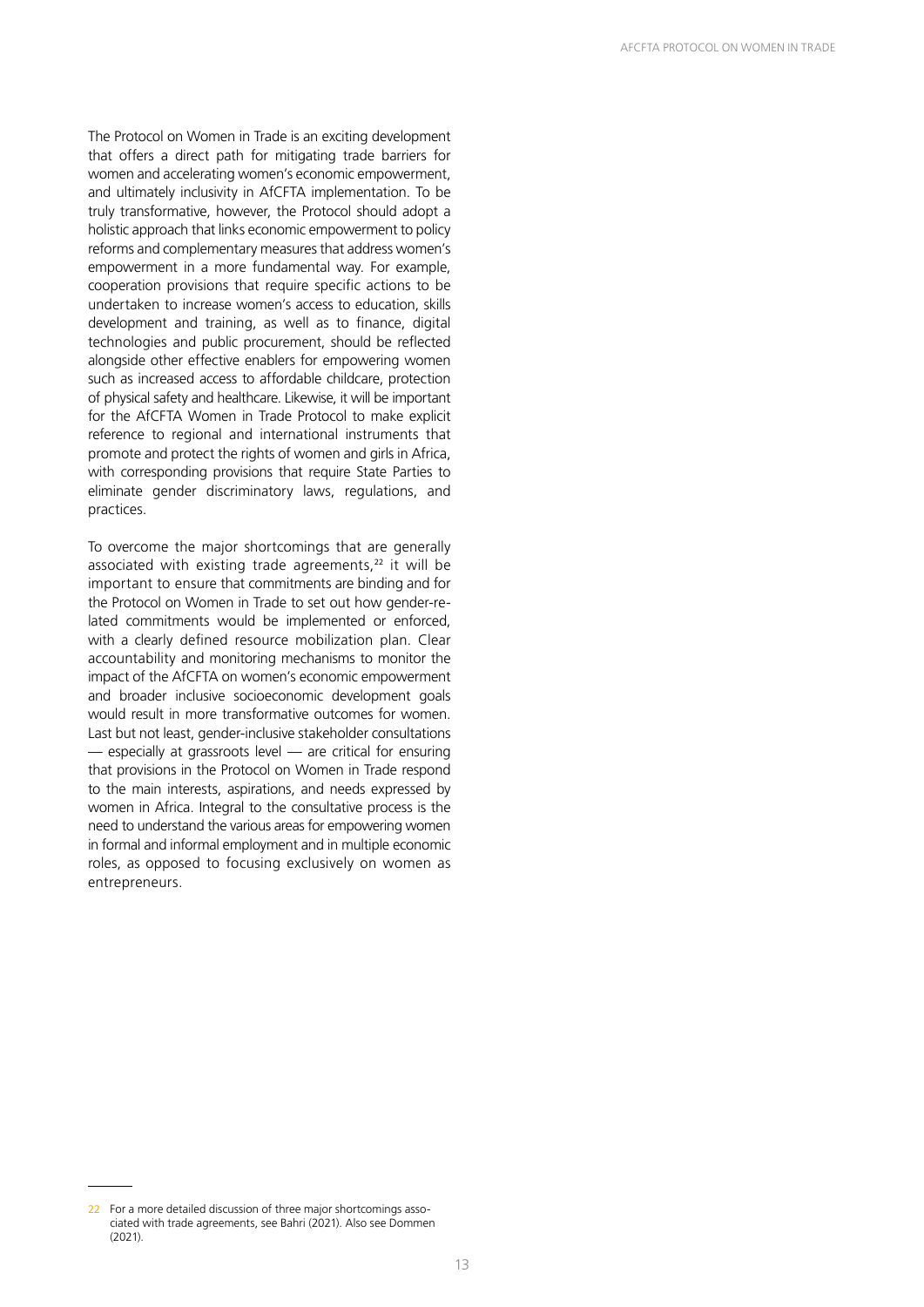## 3

## TOWARDS THE DESIGN OF GENDER-RESPONSIVE AfCFTA POLICY REFORMS AND COMPLEMENTARY MEASURES

The AfCFTA Agreement offers a major opportunity for empowering women in different economic roles; however, gains will not be automatic. While negotiated at the continental level, implementation will take place at the national level. As AfCFTA State Parties turn to implementing the Agreement, there is a need to ensure that gender equality considerations are effectively operationalized as part of an inclusive approach to implementation. The proposed strategy to achieve this involves gender mainstreaming in the design of national AfCFTA implementation strategies and action plans (Bayat, 2021). In this case, gender mainstreaming provides a contextually relevant analytical framework for considering the impact of the AfCFTA on women at the national level. The approach has been designed to help African governments and policymakers — as the primary target audience — to identify gender inequalities and structural barriers to women's economic empowerment, as well as to develop corresponding policies and complementary measures to support the removal of barriers, which will enable women to access higher-skilled jobs and upgrade into higher-productivity activities in the AfCFTA.<sup>23</sup>

Gender mainstreaming seeks a better understanding of the gender impact of trade in agriculture, manufacturing, and services, which are expected to gain new opportunities through the AfCFTA. Particular attention is paid to sectors with high female labor participation, as well as nontraditional sectors and products with high export growth and employment creation potential. Emphasis is placed on identifying structural inequalities and barriers to women's economic empowerment, as well as gender-distinct trade barriers that confront women in different economic roles. There will be a number of context-specific economic empowerment interventions, informed by relevant gender and trade-related information and statistics, emerging at the end of the gender mainstreaming process. These interventions are integrated into each country's AfCFTA action plan, which contains a list of strategic objectives, as well as key activities, detailed actions, focal points, timelines, and resources to guide AfCFTA implementation.

Gender mainstreaming in national AfCFTA implementation strategies and action plans provide guidance for the design of AfCFTA policy reforms and complementary measures that reduce the risk of exacerbating existing gender inequalities in AfCFTA implementation. For instance, gender mainstreaming can highlight the required educational and ICT policies, as well as specialized professional and technical training for women to move into more competitive sectors and higher-skilled jobs. The process can also help identify opportunities in key regional value chains with positive socioeconomic impact — particularly in creating productive employment and decent jobs for women in the aftermath of COVID-19. Additionally, it can identify targeted trade facilitation measures that reduce the impediments and cost of trading across borders for women-owned businesses in the formal and informal sector, as well as for women small-scale cross-border traders. Opportunities are created through the gender mainstreaming process to build an ecosystem of partners, including African governments and policymakers, private sector, civil society, and development partners, who come together in support of a range context-specific interventions identified in each country's AfCFTA action plan for implementation.

Recognizing the importance of policy coherence, gender mainstreaming promotes alignment and coordination between AfCFTA and related trade policies and other domestic policies on gender equality, labor, agriculture, education, and social development. Systems for engagement and consultation between the government ministries responsible for national policy areas that will impact on women's participation in the AfCFTA along with other key actors are intrinsic to the gender mainstreaming process. Stakeholders from civil society, including grassroots women's organizations, women's groups, associations of small traders, cooperatives, and representatives from the private sector, particularly women's business associations, can bring critical perspectives and experiences to this process — both as groups that will be directly affected by the AfCFTA and as actors working toward more inclusive AfCFTA implementation. Trade unions, and women trade unionists, in particular, are well placed to highlight the gender-based discrimination that women face in the labor market and in employment.

<sup>23</sup> The approach to gender mainstreaming in AfCFTA National Strategies has been designed in accordance with specific components and elements set out in the United Nations Economic Commission for Africa's (UNECA) proposed AfCFTA National Strategy framework. For a more comprehensive overview of the process for gender mainstreaming in AfCFTA National Strategies, see Bayat (2021).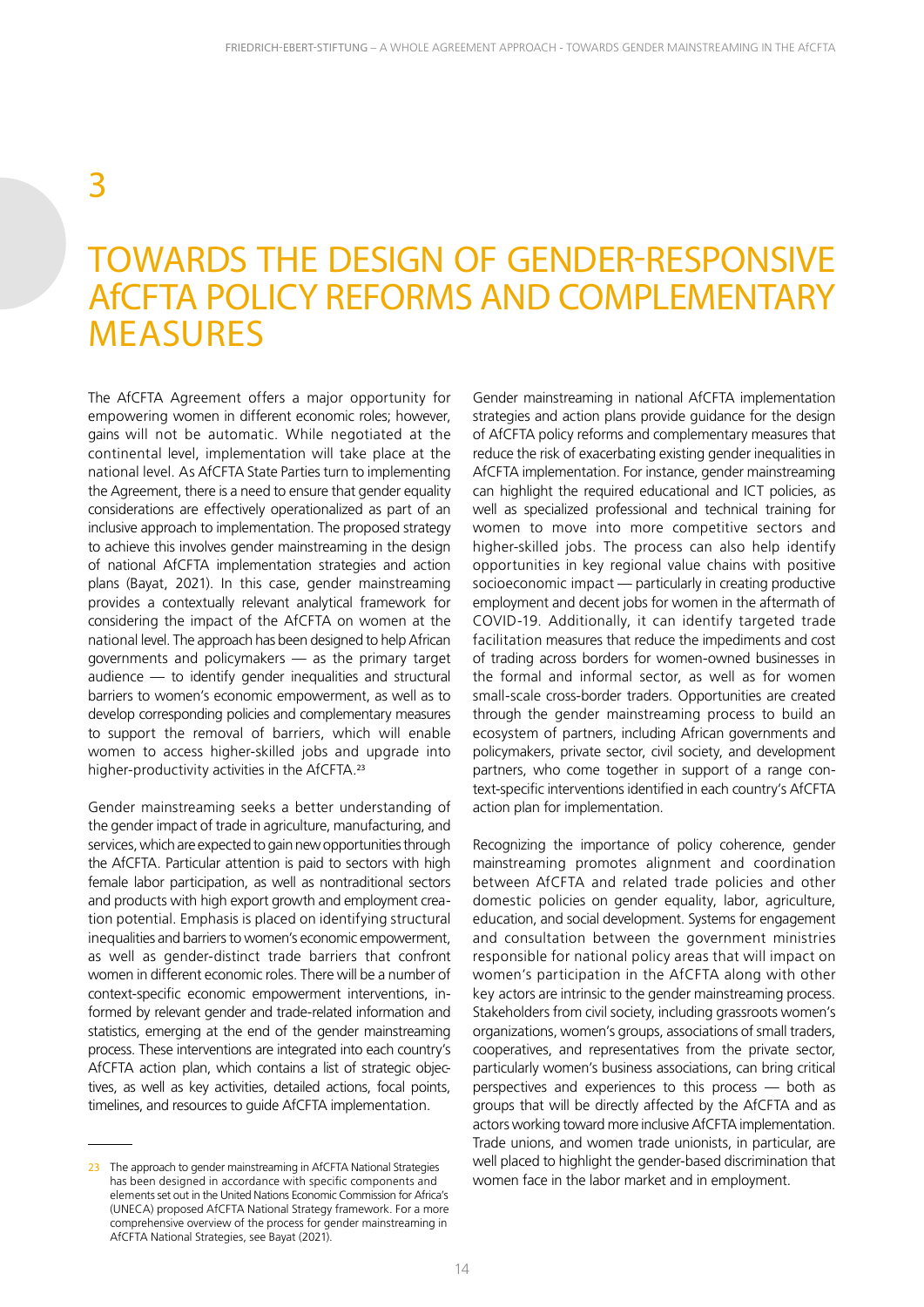It is important to note that gender mainstreaming in a country's AfCFTA National Strategy does not preclude other gender impact assessments and analyses of the AfCFTA and related trade policies. Indeed, separate and comprehensive national, regional, and continental assessments are encouraged as a means of facilitating a better understanding of the potential impact of the AfCFTA as well as what is required to drive transformative change, in particular for women at risk of being left behind.<sup>24</sup> Last but not least, one of the key challenges to promoting women's economic empowerment and the design of a gender-responsive AfCFTA and related trade policies will be the lack of reliable and disaggregated data breaking down the inequalities women face in various economic roles. Dedicated efforts will therefore be required to address the absence of gender and trade data and statistics that remains fundamental to more informed policymaking and technical support.

<sup>24</sup> On this, see Dommen (2021) for a more comprehensive examination of the different approaches to assessing the gendered impacts of trade and trade policy.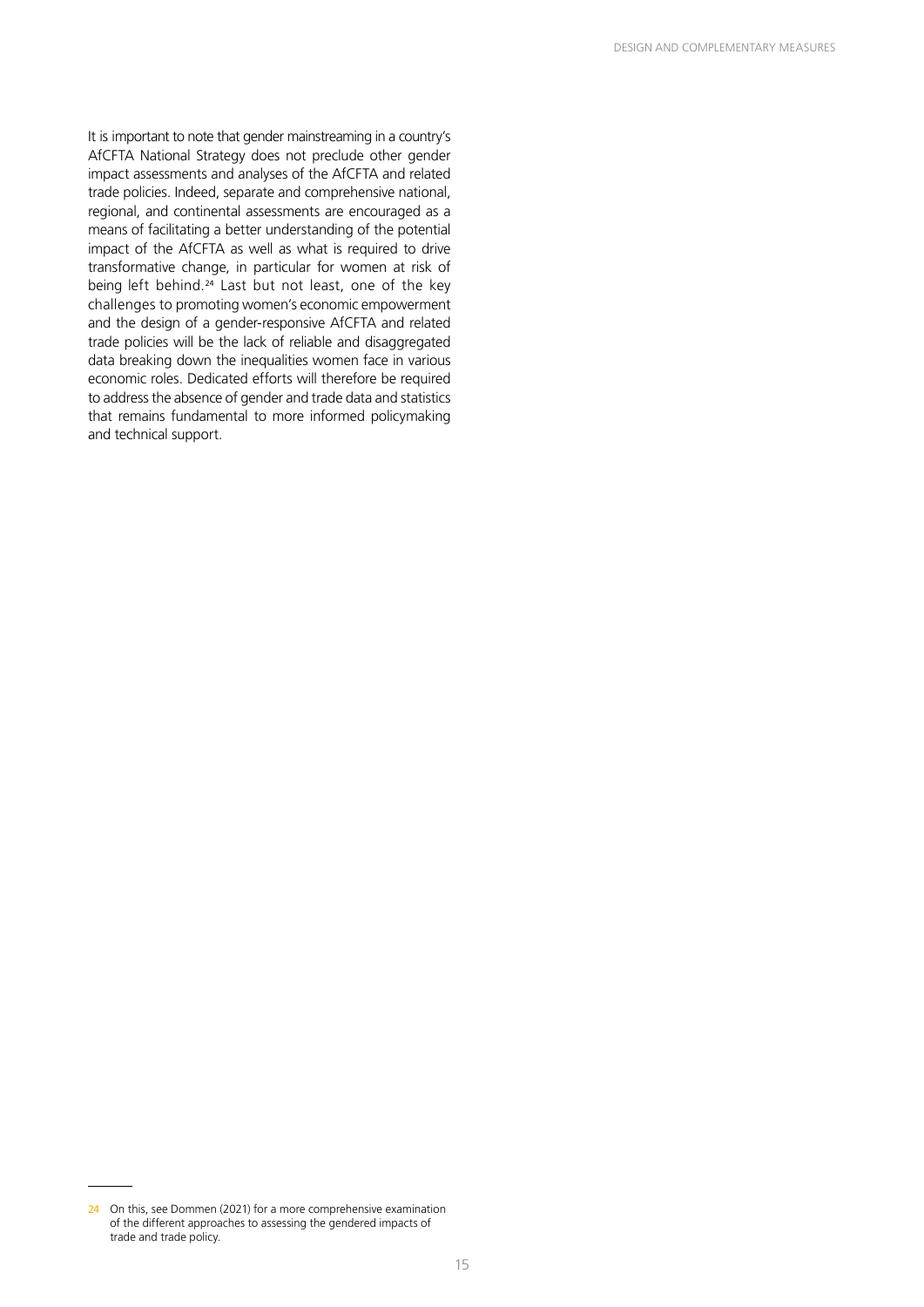## 4

## RECOMMENDATIONS FOR A WHOLE AGREEMENT APPROACH TO GENDER MAINSTREAMING IN THE AfCFTA

The AfCFTA will not deliver on the anticipated benefits of inclusive socioeconomic growth and sustainable development if women are left behind. To ensure fair and more beneficial outcomes for all, the AfCFTA Agreement must be designed and implemented in the most inclusive way possible. Prioritizing a whole agreement approach to mainstreaming gender in the AfCFTA can help operationalize gender equality considerations and drive women's economic empowerment for the realization of inclusive AfCFTA implementation. A whole agreement approach will not result from one specific, isolated intervention, but from a comprehensive and integrated approach that involves multiple areas, sectors and stakeholders. This may be best achieved by mainstreaming gender across all AfCFTA protocols and their associated annexes and appendices that form an integral part of the AfCFTA Agreement. In the context of Phase I implementation of the AfCFTA Agreement, this includes assessing the gender impact of the AfCFTA for broad sectors that are affected most by trade in goods, including agriculture and manufacturing, and trade in services. Particular attention will need to be given to the differential impact of the AfCFTA for women in multiple economic roles, including for women-owned and women-led businesses — both informal and formal — and for small-scale cross-border traders.

It is important to note that AfCFTA and related trade policies are not enough. If the objective is to operationalize gender equality and drive women's economic empowerment for a more inclusive AfCFTA, then gender-responsive AfCFTA policy reforms, complementary measures, and other targeted interventions will need to address legal, social and cultural barriers to full gender equality. AfCFTA State Parties should create an enabling legal, regulatory, and institutional environment by enacting, strengthening, and enforcing laws and regulatory frameworks that ensure equality and prohibit discrimination against women, while ensuring that harmful sociocultural norms are addressed. Complementary measures that increase women's access to finance, ICT and digital technologies, should be considered alongside education, skills development, and training in new areas that are critical for the future of work. Retraining and reskilling the labour force, particularly through targeted complementary measures that consider the implications of new employment trends for gender equality and women's empowerment, can facilitate women's access to new opportunities in more competitive sectors and segments

of regional value chains and higher-skilled jobs created through the AfCFTA.

Gender mainstreaming in the Phase II implementation of the AfCFTA Agreement should extend to the negotiations and drafting of Phase II Protocols. This would inform the design of explicit gender-related provisions that can serve as entry points for promoting women's economic empowerment objectives in the context of intellectual property rights, competition policy, investment, and digital trade. Moreover, a dedicated AfCFTA Protocol on Women in Trade can empower the participation of women in intra-African trade, including through provisions that serve as effective enablers for addressing women's economic empowerment in a holistic and integrated manner. A whole agreement approach to gender mainstreaming in the AfCFTA must be participatory and provide for the meaningful participation of women's business associations, gender experts, and civil society in AfCFTA national, regional, and continental forums. Grassroots women's organizations play an important role in ensuring that the negotiations, design, and implementation of the AfCFTA Agreement reflect the interests, needs, and visions of women, especially more vulnerable groups who are often the hardest to reach. At the same time, men will need to be fully engaged as allies in the achievement of women's economic empowerment in the AfCFTA.

Gender training for trade negotiators to create a stronger understanding of the links between trade and gender should be encouraged in the context of a whole agreement approach, alongside closer collaboration between trade and gender ministries. In addition, it will be important to increase the participation and representation of women and gender ministry representatives in national AfCFTA agenda-setting and negotiating delegations. A whole agreement approach to gender mainstreaming in the AfCFTA goes beyond the economic case for gender equality and emphasizes the promotion of gender equality and the economic empowerment of women as basic human rights that must be established for a peaceful and prosperous Africa. It is therefore imperative that African countries address the underlying human rights issues that prevent women from realizing their full and equal economic potential.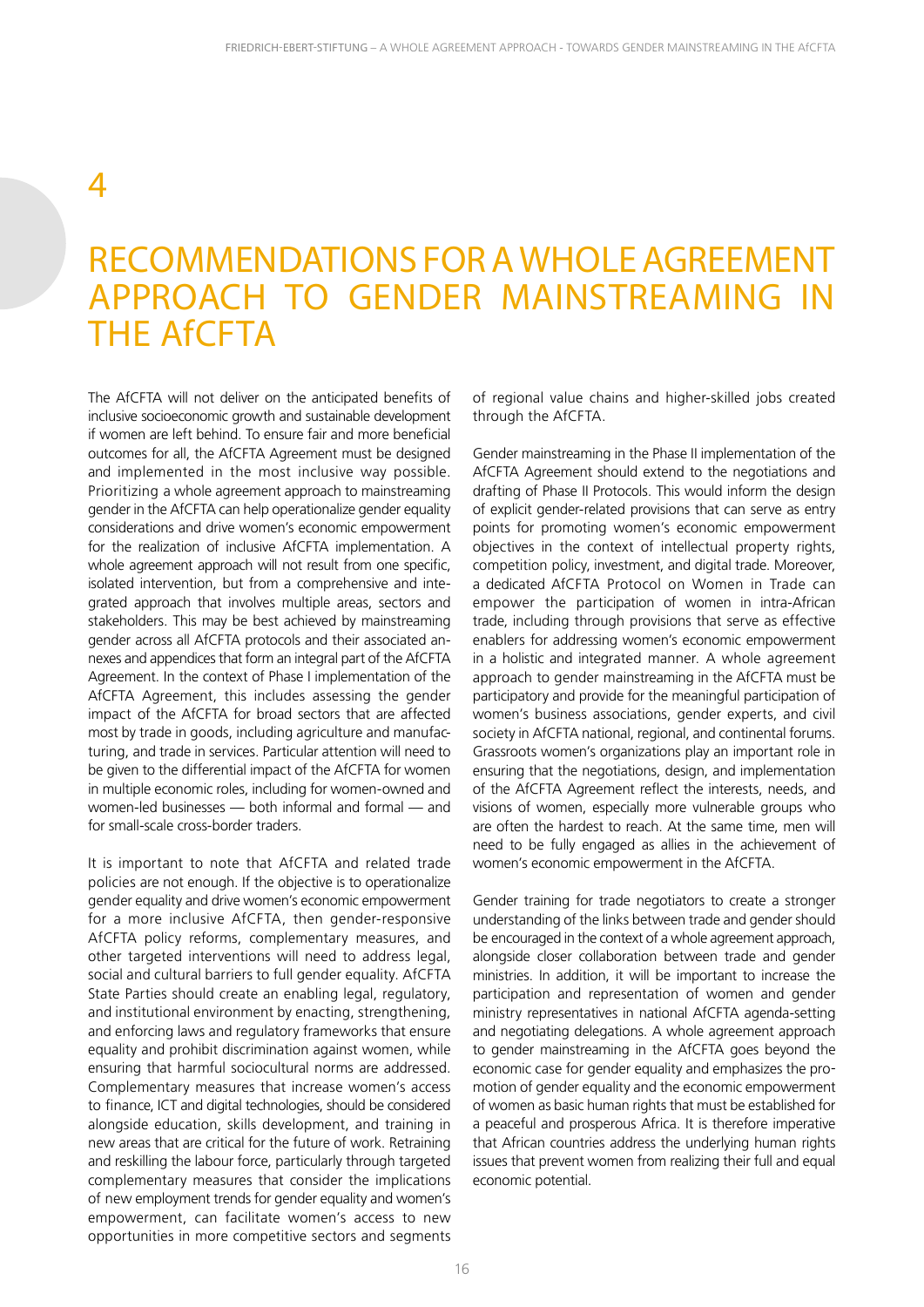All Africans have a stake in empowering women in the AfCFTA. Inherent in the COVID-19 crisis that has permanently reshaped our world are opportunities for AfCFTA State Parties to come together, and to re-imagine and transform the trading paradigm. Prioritizing a whole agreement approach to mainstreaming gender in the AfCFTA that operationalizes gender equality considerations and drives women's economic empowerment accelerates progress toward inclusive AfCFTA implementation, as an imperative for more resilient, just and equitable African economies of the future.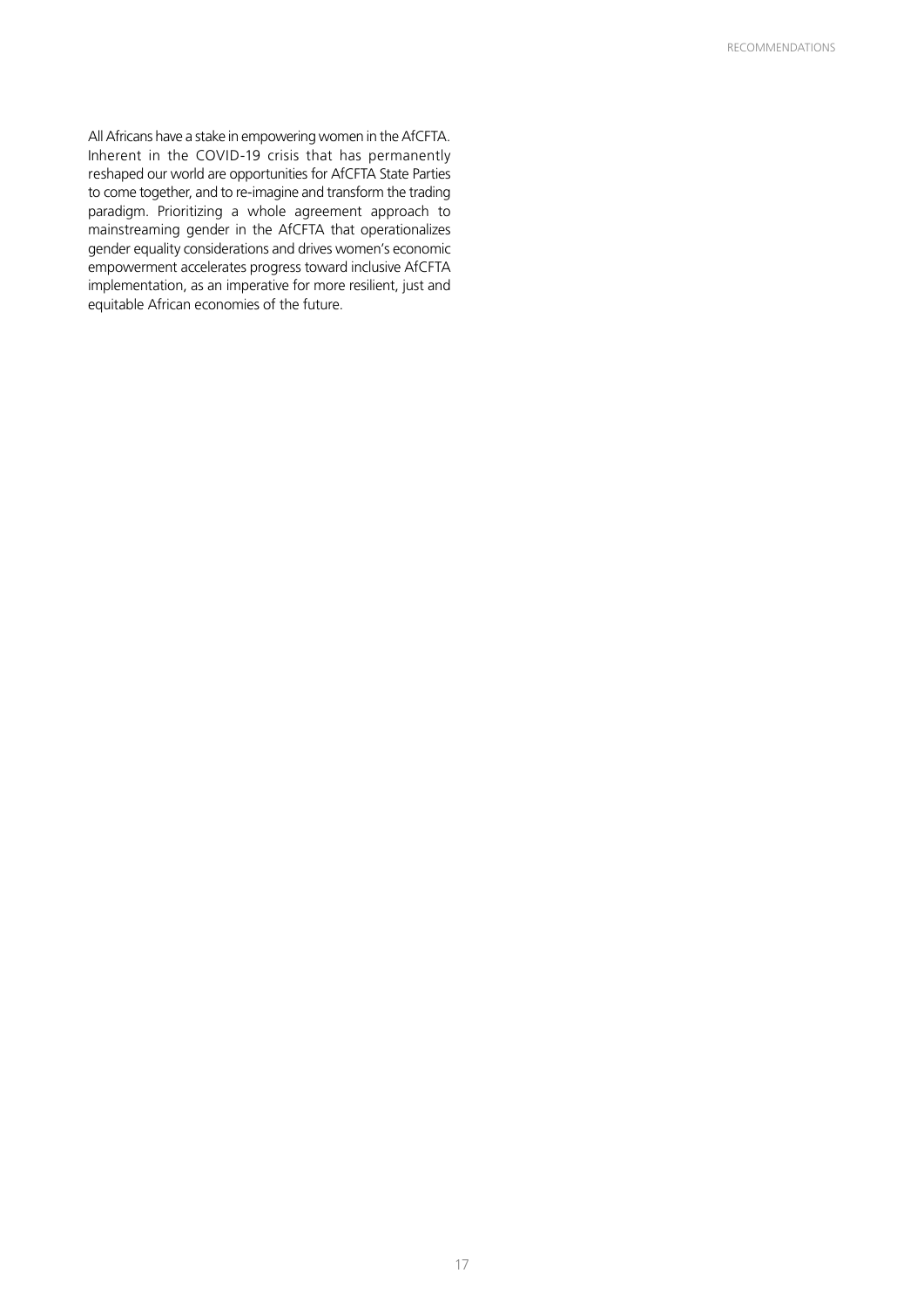#### **REFERENCES**

Afreximbank (2022): Pan-African Payment and Settlement System Launched by President Akufo-Addo Foreseeing \$5 billion Annual Savings for Africa; available at: https://www.afreximbank.com/pan-african-payment-and-settlement-system-launched-by-president-akufo-addo-foreseeing-5-billion-annual-savings-for-africa/.

Assembly of the African Union. Assembly/AU/Dec.751(XXXIII). 2020: Decision on the African Continental Free Area (AfCFTA). Doc Assembly/ AU/4(XXXIII)

Assembly of the African Union. Thirteenth Extraordinary Session (on the AfCFTA). 2020: Decision on the Start of Trading under the African Continental Free Trade Area (AfCFTA)

ACET (2021): The Role of the AfCFTA in Promoting a Resilient Recovery; available at: https://acetforafrica.org/publications/policy-briefs-and-di cussion-papers/the-role-of-the-afcfta-in-promoting-a-resilient-recoveryin-africa/

ATPC (2021): Takeaways from the expected impact of AfCFTA's implementation; available at: https://www.uneca.org/sites/default/files/keymessageanddocuments/en\_afcfta-infographics-11.pdf

Bahri A (2021): Making Trade Agreements Work for Women Empowerment: How Does It Help, What Has Been Done and What Remains Undone? Latin American Journal of Trade Policy 11 (2021). University of Chile

Bayat, N. (2019): Harnessing e-commerce in Africa and Women's Human Rights. Digital Trade in Africa: Implications for Inclusion and Human Rights. UNECA-FES-OHCHR; available at: https://geneva.fes.de/fileadmin/ user\_upload/documents/2019/2019\_07\_Digital\_Trade\_Africa.pdf

Bayat N (2021): Advancing gender-equitable outcomes in AfCFTA Implementation; available at: https://www.uneca.org/sites/default/files/keymessageanddocuments/22May\_Final\_WhitePaper\_Advancing\_gender\_ equitable\_outcomes.pdf

Das Nair, R (2020): Competition, regional integration, and women-owned businesses in the context of the African Continental Free Trade Area (AFCFTA); available at: https://www.shetrades.com/application/ files/3316/0760/5833/SheTrades\_AfCFTA\_-\_Policy\_Brief\_-\_Competition\_ regional\_integration\_and\_women-owned\_businesses\_-\_ENGLISH.pdf

Dommen, C (2021): Mainstreaming Gender in Trade Policy: Practice, evidence, and ways forward; available at: https://www.iisd.org/system/ files/2021-11/mainstreaming-gender-in-trade-policy.pdf

Dawar, K (2021): A Guide to gender in Investment Agreements; available at: https://www.bkp-development.com/images/reports/Gender\_in\_investment\_agreements\_Final.pdf

Doumbouya SF (2020): Trade Services in the AFCFTA; available at: https:// www.shetrades.com/application/files/afCFTA\_pub/shetrades-policy-brief-trade-in-services-english.pdf

Eyerusalem, Siba (2019): Empowering Women Entrepreneurs in Developing Countries; available at: www.brookings.edu/research/empowering-women-entrepreneurs-in-developing-countries/

Fundira, T. (2018): Informal cross-border trading- review of the simplified trade regimes in East and Southern Africa. Tralac Trade Brief. No.US18TB03/2018. Stellenbosch: Tralac

EASSI, 2020: COVID-19: The Escalation of NTBs in the EAC and the Impact on Women Traders; available at: https://eassi.org/wpcontent/uploads/2020/11/THE-ESCALATION-OF-NTBs-IN-THE-EAC-AND-THEIM-PACT-ON-WOMEN-TRADERS-DURING-COVID-19-PANDEMIC.pdf

FAO, 2022: Seizing the opportunities of the African Continental Free Trade Area for the economic empowerment of women in agriculture. FAO.

GSMA (2020): Mobile Gender Gap Report (2020); available at: https:// www.gsma.com/mobilefordevelopment/wp-content/uploads/2020/05/

#### GSMA-The-Mobile-Gender-Gap-Report-2020.pdf

GSMA (2021): Mobile Gender Gap Report (2021); available at: https:// www.gsma.com/r/wp-content/uploads/2021/07/The-Mobile-Gender-Gap-Report-2021.pdf

Gondwe and Mpagalille (2022): Gender-related impacts of COVID-19 in African LDCs. UNCTAD Research Paper No. 78. UNCTAD/SER.RP/2021/21 IFC (2020): Women and E-commerce in Africa; available at: https:// www.ifc.org/wps/wcm/connect/47361305-6ebe-431a-8dd9 db2290919823/202105-digital2equal-women-and-e-commerce-africa. pdf?MOD=AJPERES&CVID=nCGRGTr

ILO (2018): Women and Men in the Informal Economy: A Statistical Picture. International Labour Organisation. Geneva

Ismail Y et.al. (2021): Mainstreaming Gender in Key E-commerce Policy Areas: Possible Lessons for AfCFTA; available at: http://www.cuts-geneva. org/pdf/eAfCFTA-Study-Mainstreaming\_Gender\_in\_E-Commerce.pdf

ITC (2021): Twelve Lessons in Gender Lens Investing. ITC, Geneva

ITC (2021): From Design to Evaluation: Making Trade Policy Work for Women; available at: https://www.shetrades.com/outlook/upload/publications/documents/ITC\_Making%20Trade%20Policy%20Work%20 for%20Women.pdf

ITC (2015): Unlocking Markets for Women to Trade; available at: https:// www.shetrades.com/outlook/upload/publications/documents/womenintrade.pdf

ITU (2020): Measuring Digital development Facts and figures 2020; available at: https://www.itu.int/en/ITU-D/Statistics/Documents/facts/Facts-Figures2020.pdf

Korinek, J., Moïsé, E., & Tange, J (2021): Trade and gender: A Framework of analysis, in: OECD Trade Policy Papers, No. 246; available at: www. oecd-ilibrary.org/trade/trade-and-gender\_6db59d80-en

McKinsey Global Institute (2019): The Power of Parity: Advancing Women's Equality in Africa; available at: https://www.mckinsey.com/featured-insights/gender-equality/the-power-of-parity-advancing-womens-equality-in-africa

Ministry of Industry and UNDP Ethiopia (2018): A Study on Women in Manufacturing in Ethiopia: Opportunities, Challenges and Strategic Interventions; available at: https://16dayscampaign.org/wp-content/uploads/2019/02/A-Study-on-Women-in-Manufacturing-in-Ethiopia.pdf

Ncube, N (2020): Intellectual Property and the African Continental Free Trade Area (AfCFTA), available at: https://www.shetrades.com/application/files/6716/3179/0248/SheTrades\_AfCFTA\_Policy\_Brief\_Intellectual\_ Property\_ENG.pdf

Santacreu-Vasut, Estefania and Pike, Chris (2019): Competition Policy and Gender, Concurrences N° 4-2019; available at: SSRN: https://ssrn.com/abstract=3487726 or http://dx.doi.org/10.2139/ssrn.3487726

UNECA (2020): Facilitating cross-border trade through a coordinated African response to COVID-19; available at: https://hdl.handle. net/10855/43789

UNECA (2021a): Enhancing the quality of informal cross-border trade in the Economic Community of West African States; available at: https://repository.uneca.org/bitstream/handle/10855/46372/b1199650x.pdf ?sequence=1&isAllowed=y

UNECA (2021b): Gender-responsive implementation of the Agreement Establishing the African Continental Free Trade Area: defining the role of the regional economic communities. Addis Ababa

UNECA (2017): Women's Economic Empowerment: Boosting Female Entrepreneurship in Africa. E.ECA/CGSD/2/7.

UNECA-AUC (2018): African Continental Free Trade Area Ques-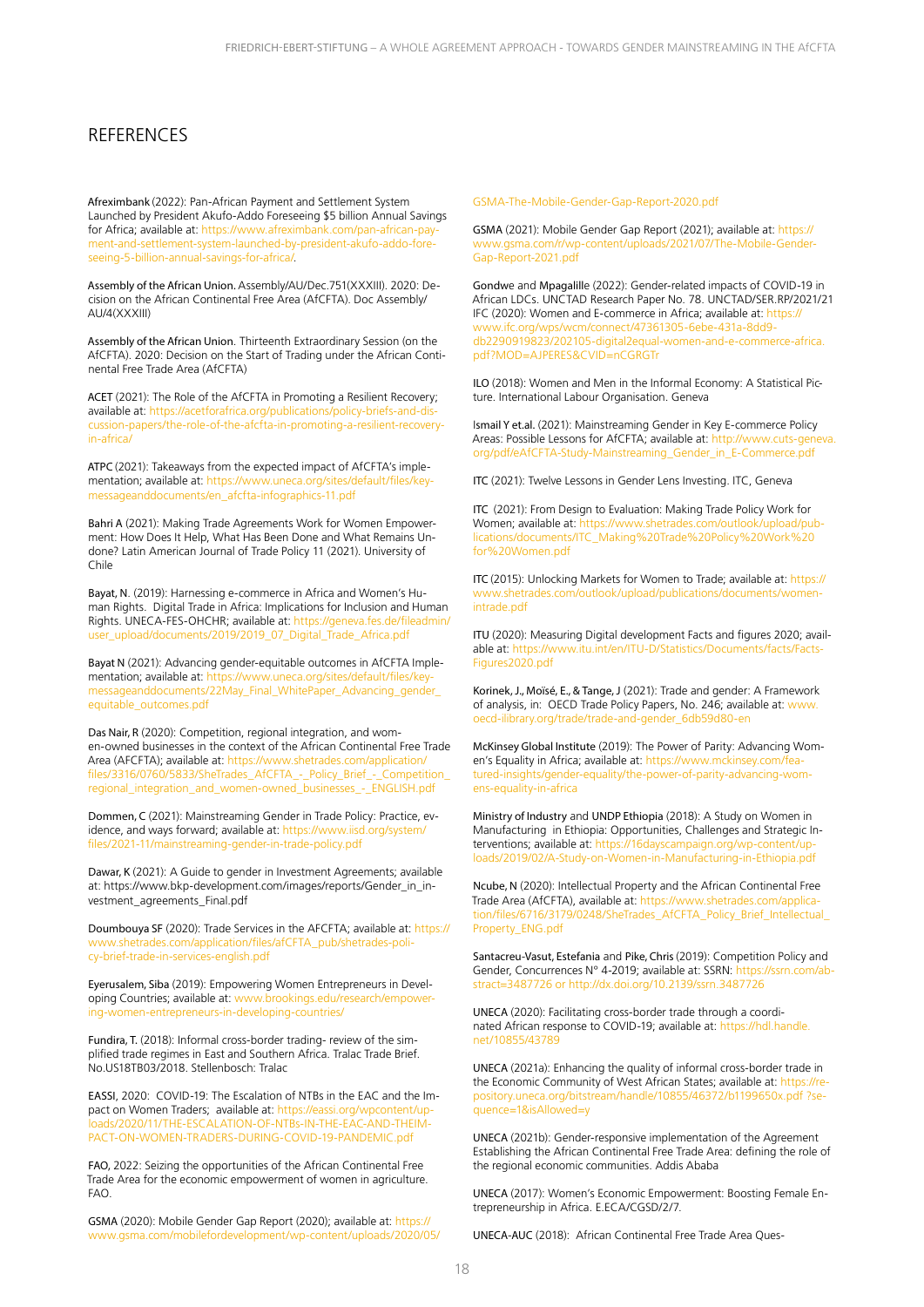tions & Answers; available at: https://au.int/sites/default/files/documents/36085-doc-qa\_cfta\_en\_rev15march.pdf

UNECA-FES Geneva Office and OHCHR (2017): The Continental Free Trade Area (CFTA) in Africa – A Human Rights Perspective; available at: https://www.uneca.org/publications/continental-free-trade-area-cfta-africa-%E2%80%93-human-rights-perspective

UN (2016): Entrepreneurship for Development; available at: https://unctad.org/system/files/official-document/a71d210\_en.pdf

UNDP (2021): Futures Report: Highlighting Value Chains That Can Boost Made in Africa; available at: https://www.africa.undp.org/content/rba/ en/home/presscenter/pressreleases/2021/afcfta-secretariat-and-undp-release-futures-report-tackling-valu.html

UNDP (2021): Stakeholders Seek Inputs from Women Traders to Integrate Views into Planned AfCFTA Protocol on Women in Trade; available at: www.ss.undp.org/content/south\_sudan/en/home/presscenter/pressreleases/2021/afcfta-women-crossborder-traders-consultations-unwomen-undp.html

UNIDO (2019): Guide to Gender Analysis and Gender Mainstreaming the Project Cycle; available at: https://www.unido.org/sites/default/files/ files/2021-06/Gender\_mainstreaming\_Guide\_1\_Main%20guide.pdf; https://www3.weforum.org/docs/WEF\_51129\_WP\_Global\_Value\_Chain\_ Policy\_Series\_Gender\_report\_2018.pdf

UNCTAD (2008): Mainstreaming gender in trade policy: Expert meeting on Expert Meeting on Mainstreaming Gender in Trade Policy. TD/B/C.I/ EM.2/2/Rev.1. Geneva

UNCTAD (2014): Virtual institute teaching material on trade and gender. Volume 1: Unfolding the links

UNCTAD (2016): Trade as Tool for the Economic Empowerment of Women. UNCTAD/B/C.I/EM.8/2. United Nations, Geneva

UN Women (2019): Opportunities for Women Entrepreneurs in the Context of the African Continental Free Trade Area (AfCFTA); available at: https://africa.unwomen.org/sites/default/files/Field%20Office%20Africa/ Attachments/Publications/2019/Opportunities%20for%20Women%20 Entrepreneurs%20in%20the%20Context%20of%20the%20African%20Continental%20Free%20Trade%20Area%20AfCF.pdf

UN Women and Open Contracting Partnership (2021): Empowering Women through Public Procurement and Enabling Inclusive Growth; available at: https://www.unwomen.org/sites/default/files/2021-11/Empowering-women-through-public-procurement-and-enabling-inclusive-growth-en.pdf

Williams, M (2003): Gender Mainstreaming in the Multilateral Trading System: A handbook for policy-makers and other stakeholders. Commonwealth Secretariat

Women Watch (2011): Gender equality and trade policy; available at: https://unctad.org/en/docs/ditc\_gender\_2011d02.pdf

WEF (2018): System Initiative on Shaping the Future of International Trade and Investment. Global Value Chain Policy Series Gender; available at: https://www3.weforum.org/docs/WEF\_51129\_WP\_Global\_Value\_Chain\_ Policy\_Series\_Gender\_report\_2018.pdf

WEF (2018): The Future of Jobs Report 2018; available at: http://www3. weforum.org/docs/WEF\_Future\_of\_Jobs\_2018.pdf

World Bank Group (2019): Profiting from Parity: Unlocking the Potential of Women's Businesses in Africa. Washington, DC: World Bank

World Bank Group (2020): The African Continental Free Trade Area; available at: https://www.worldbank.org/en/topic/trade/publication/the-african-continental-free-trade-area

World Bank and World Trade Organization (2020): Women and Trade: The Role of Trade in Promoting Gender Equality; available at: https://www.

worldbank.org/en/topic/trade/publication/women-and-trade-the-role-oftrade-in-promoting-womens-equality

Zhuawu and Hilary Enos-Edu H (2021): The African Continental Free Trade Area: An Opportunity for Boosting Women in Trade; available at: https:// thecommonwealth.org/sites/default/files/inline/THT-177\_UPDF.pdf